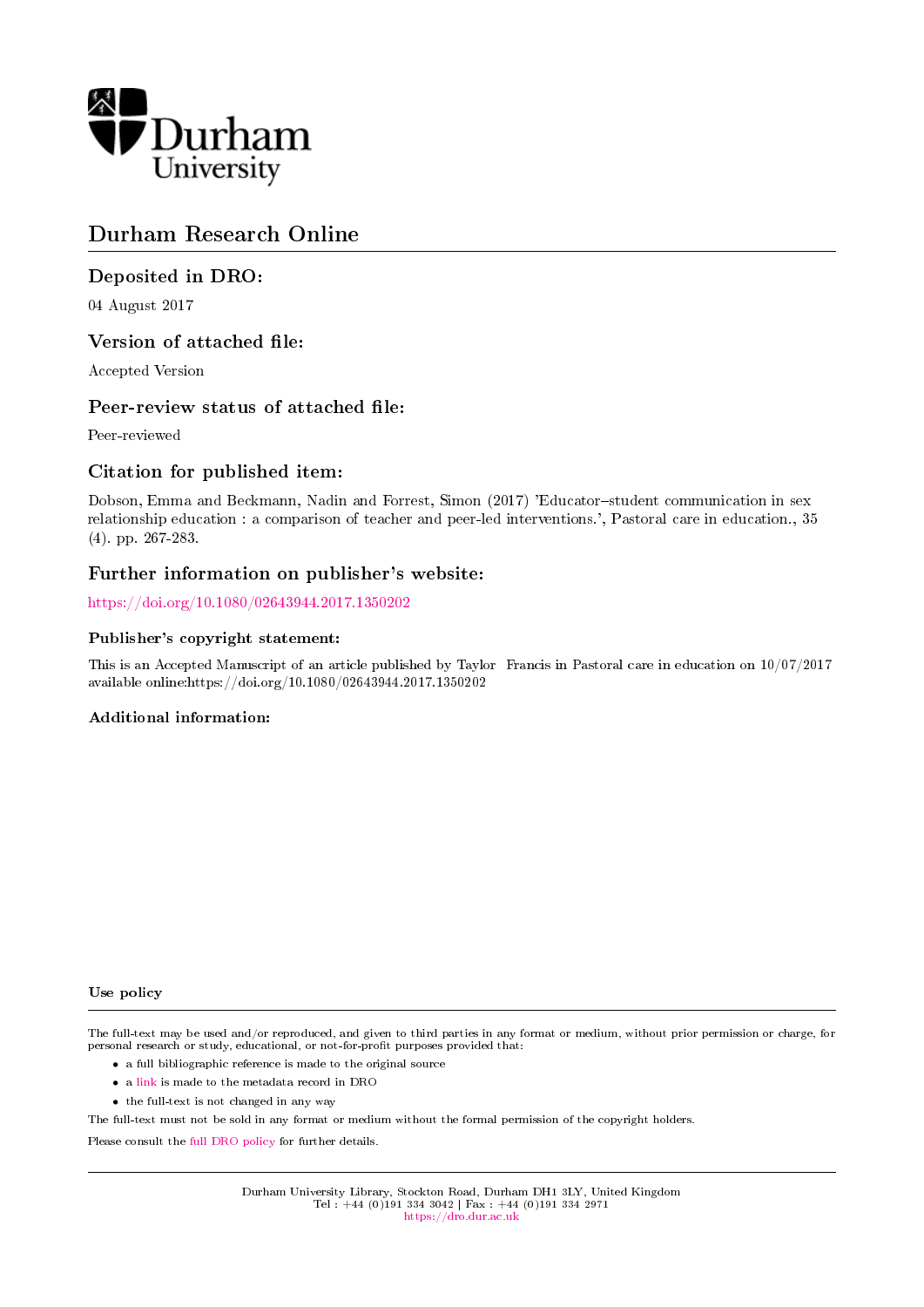# **Educator-student communication in Sex & Relationship Education: A comparison of teacher and peer-led interventions**

Emma Dobson (Corresponding Author)

*School of Education, Durham University, Durham, United Kingdom*

Dr. Nadin Beckmann

*School of Education, Durham University, Durham, United Kingdom*

Prof. Simon Forrest

*School of Medicine, Pharmacy and Health, Durham University, Durham, United Kingdom*

Contact: Emma Dobson, [e.s.dobson@durham.ac.uk,](mailto:e.s.dobson@durham.ac.uk) School of Education, Durham University, Leazes Road, Durham, DH1 1TA, @esdobson11 (Twitter)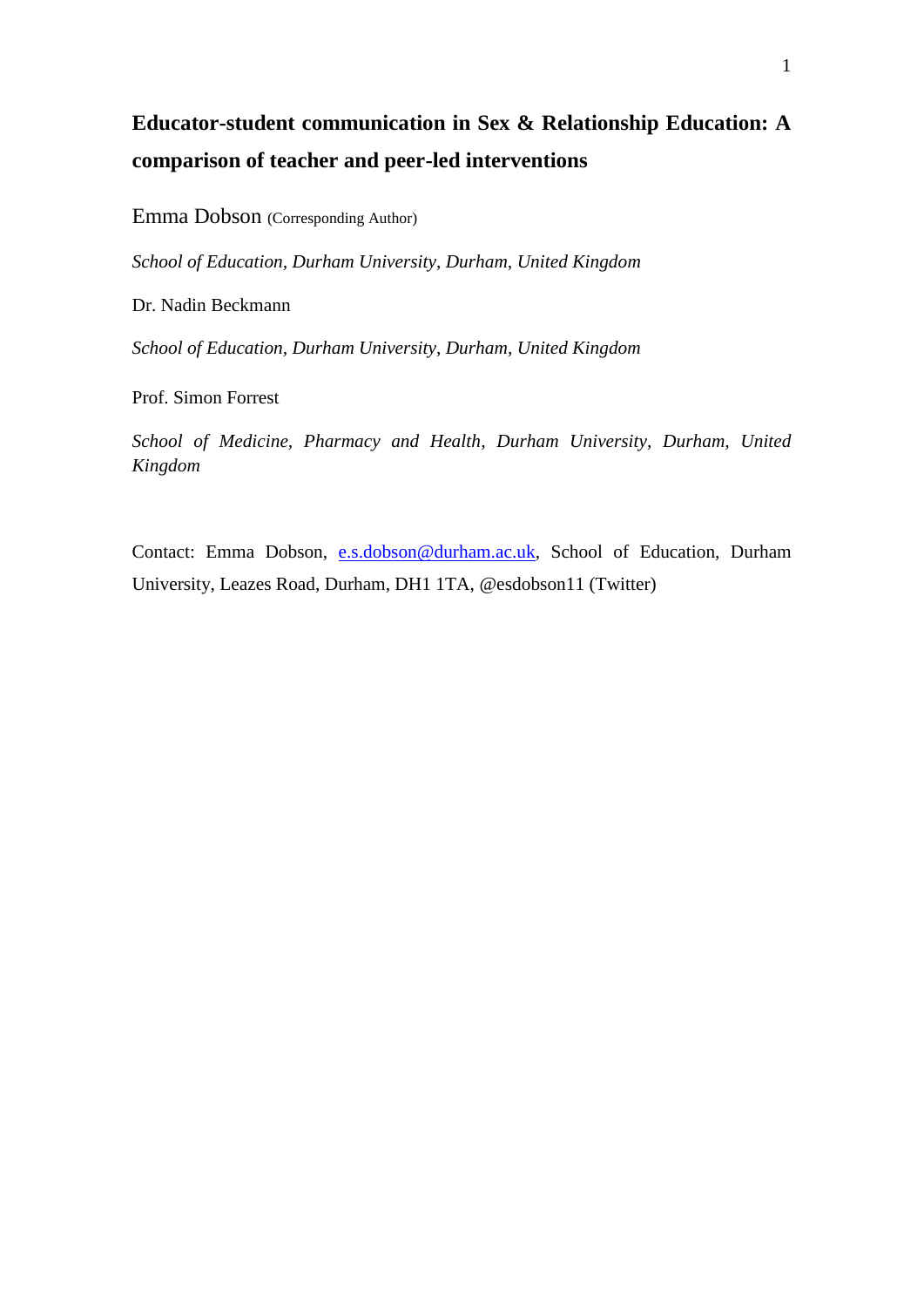## **Educator-student communication in Sex & Relationship Education: A comparison of teacher and peer-led interventions**

#### ABSTRACT

This paper presents findings from a comparative study of peer- and teacher-led Sex and Relationship Education (SRE). One lesson delivered by a peer educator, and one lesson delivered by a teacher was observed with the aim of exploring the communicative process between educators and students within SRE. It is claimed that open communication between students and peer educators promotes the adoption of positive attitudes to sexual health, making it a potential alternative to teacher-led provision. Yet to our knowledge, no studies have investigated the communicative process within peer-led adolescent health interventions to examine factors underpinning its potential efficacy. The development of a coding scheme to measure the extent to which educators and students are communicating openly within SRE is used to describe the communicative process between sex educators and students, characterise differences in communication within peer and teacher-led conditions and discuss how these differences affect student participation in SRE. Results suggest interaction of students in the peer-led condition was different to that of students receiving teacher-led SRE; and provide valuable insight into educator-student communication in the context of classroom-based SRE.

Keywords: sex education, peer education, adolescence, student engagement, classroom talk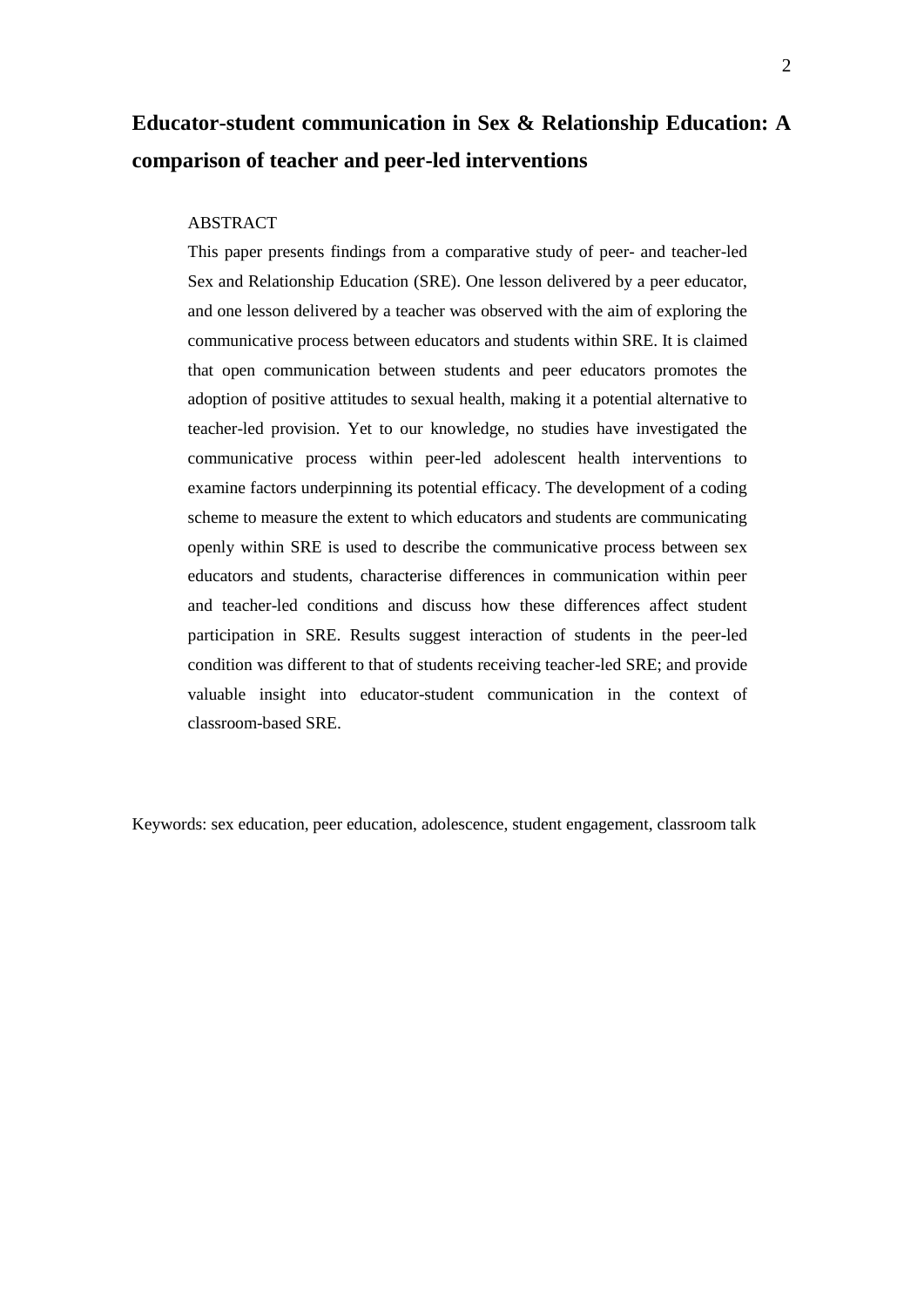#### **Background**

Educating young people about sexual health remains of crucial importance as those under 25 years continue to experience the highest STI rates in the United Kingdom. In 2015, 62% of chlamydia, 52% of gonorrhoea, 51% of genital warts, and 41% of genital herpes diagnoses in England were amongst those aged 15 to 24 years (Public Health England, 2016). This trend has been attributed to a number of factors amongst which is the perceived failings of school-based SRE. It is not clear what factors hinder or promote successful SRE, or what measures should be taken to improve its delivery in schools. It is suggested that for school-based SRE to be effective the subject needs to be delivered in an open and informal manner; rather than the traditional didactic methods used to teach other areas of the curriculum. This can be problematic for teachers as their professionality necessitates hierarchical teacher-student relationships and formal teaching methods which are difficult to disregard on a topic by topic basis (Allen, 2005; Kehily, 2002). Open, relaxed or informal communication is frequently mentioned as an essential component of effective SRE (Allen, 2005), with young people themselves specifically requesting more discussion of a more open nature (Langille, MacKinnon, Marshall, & Graham, 2001; Lupton & Tulloch, 1996; Measor, Tiffin, & Miller, 2000). Thus the claim that 'open and sub-culturally relevant communication' (Stephenson et al., 2008, 1580) is more likely to occur between peer educators and students make peer education an attractive alternative to teacher-led provision. It is believed that open communication is especially present in interactions with peers and increases the likelihood of attitudinal/behavioural change than when SRE is delivered by adult professionals (Kidger, 2004). There are a number of perceived benefits to using peer educators in SRE including cost effectiveness, acceptability to young people, and the ability of peers to influence social norms. Proponents of peer-led SRE also point to evidence of teachers' discomfort discussing topics of a sexual nature with students as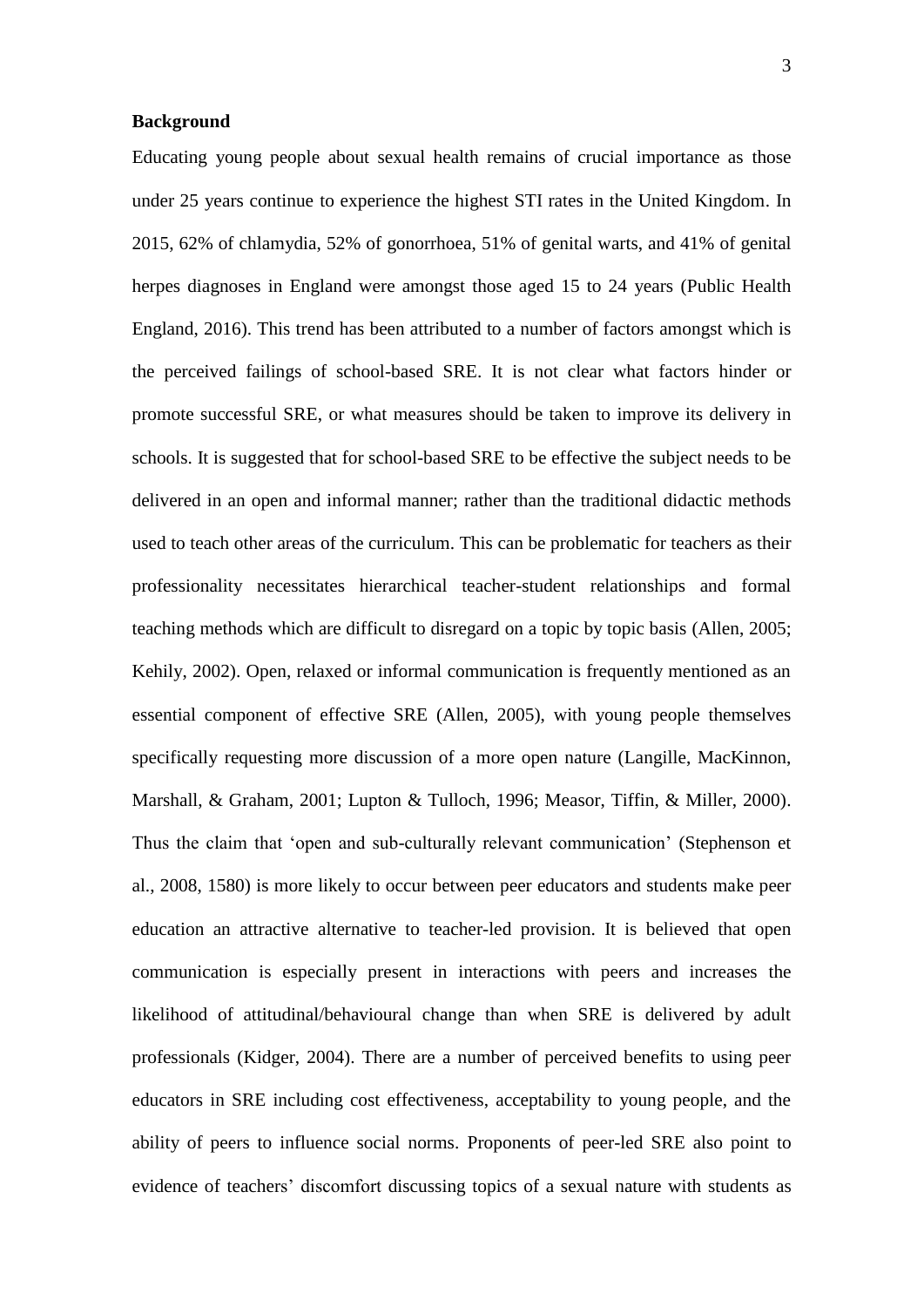further justification for the adoption of the approach (Forrest, Strange, & Oakley, 2002; Gordon & Gere, 2016). Several studies have noted the use of 'defensive teaching' by teachers within SRE to keep to 'safe' topics and avoid controversy (Buston, Wight, & Scott, 2001; Kidger, 2002; Trudell, 1992, 1993). Restricting communication in this way is 'unlikely to result in a comfortable experience for either teachers or pupils, nor is it likely to achieve positive behavioural change' (Buston, Wight, & Scott, 2001, 367). The nature of teacher-student relationships create discomfort on the part of both teachers and students within SRE (Allen, 2005; Langille et al., 2001; Lester & Allan, 2006; Pound, Langford, & Campbell, 2016). These problems are attributed to the conflicting social worlds of adult teachers and adolescent students being forced into open confrontation in the SRE classroom (Allen, 2001; Langille et al., 2001). Schools on the one hand try to deny/regulate student sexuality, whilst young people on the other, use sexuality to challenge and embarrass teachers (Allen, 2007; Thorogood, 2000). In contrast, 'peerness' denotes 'sameness', and with this a belief that peer educators inhabit the same social world as the students they teach. This not only lessens the degree to which SRE is a battle between the ideals of educator and student, but also suggests that peer educators possess a better understanding of the problems facing their peer group, and how these problems should be addressed in order to educate effectively against these issues. Drawing largely from a mixture of social learning theories, it is posited that similarities between peer educators and students enable peer educators to convey information in a way that is more open, credible and appealing than that provided by teachers (Wight, 2011).

Portraying the educative process of peers in this way is a 'simplistic model of social relations' (Price & Knibbs, 2009, 291). Peer education is not as straightforward as it appears. Considerable ambiguity surrounds peer education with little understanding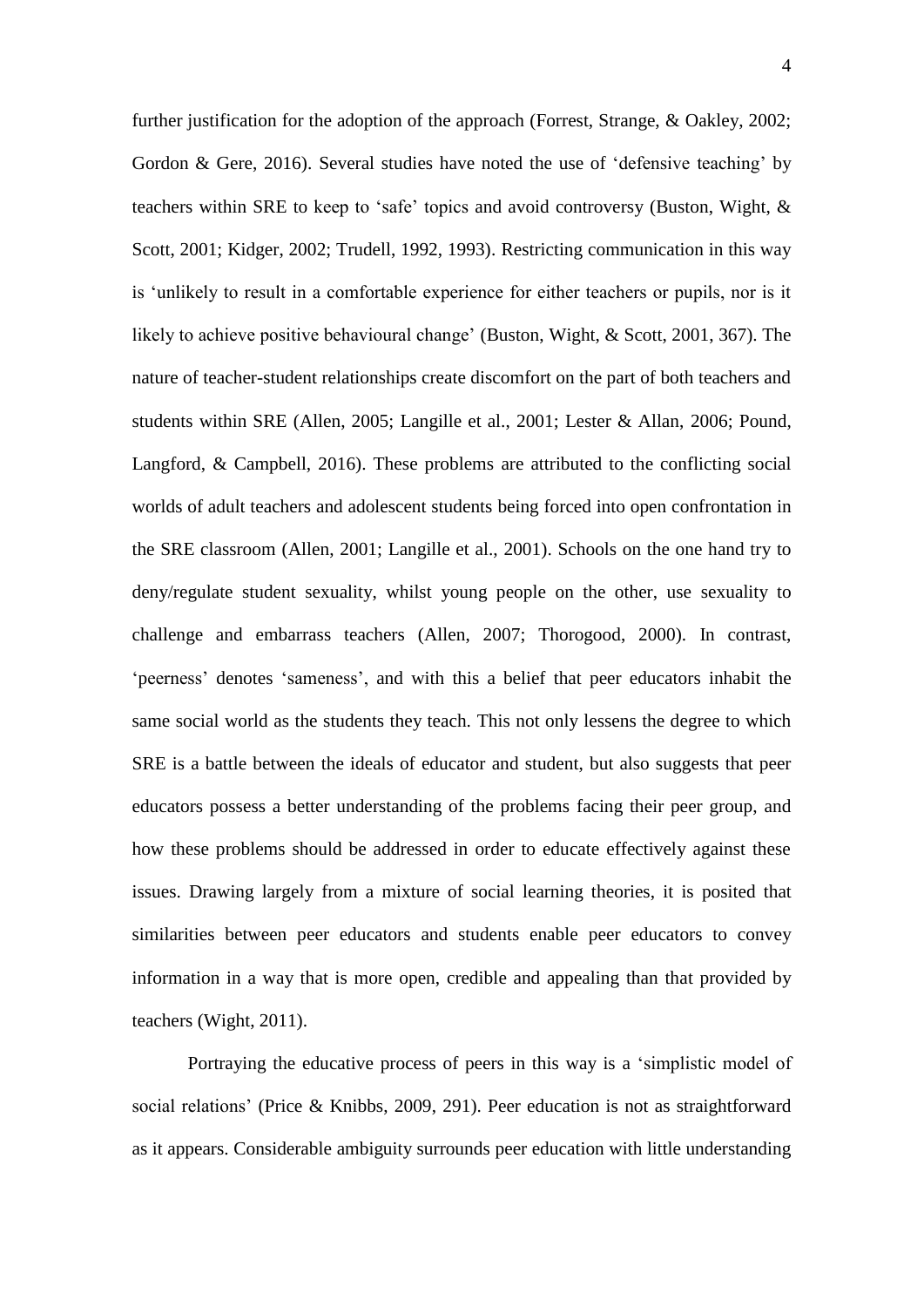of factors which may contribute to its success or failure, limiting the effective utilisation of the approach (Frankham, 1998; Milburn, 1995; Turner & Shepherd, 1999; Cornish & Campbell, 2009). This is exacerbated by the lack of uniformity in defining peer education and what constitutes 'peerness' to different social groups. Peer-led interventions differ widely by educator age, training, and selection process, all factors that may influence effectiveness. With regards to peers being alternatives to teachers, it is hypothesised that charging peer educators with the delivery of educational information in a classroom-based context merely results in the creation of 'pseudoteachers' (Regis, 1996). Young people will search for a model in a similar role of knowledge delivery to replicate, which in all likelihood will be that of a teacher. This phenomenon was recorded by Frankham (1998) who observed peer educators employing the same techniques as teachers during HIV education interventions. The adoption of an authoritarian role may create an unequal relationship between peer educators and students, limiting opportunities for open and equal communication, and therefore negating any argument for the greater communicative advantage of peers over teachers in delivering SRE. In addition, those implementing initiatives need to ensure that peer educators, as members of the target population, are not distributing misinformation, perpetuating or colluding with the same problematic attitudes held by the peer group that interventions are seeking to change.

Nevertheless peer-led approaches continue to enjoy considerable popularity (Price & Knibbs, 2009), despite over ten years of reviews concluding there is limited and highly variable evidence of effectiveness when compared to teacher-led provision (Harden, Oakley, & Weston, 1999; Kim & Free, 2008; Maticka-Tyndale & Barnett, 2010; Medley, Kennedy, O'Reilly, & Sweat, 2009; Tolli, 2012). The largest studies conducted in the United Kingdom to date, The RIPPLE Study and APAUSE Project,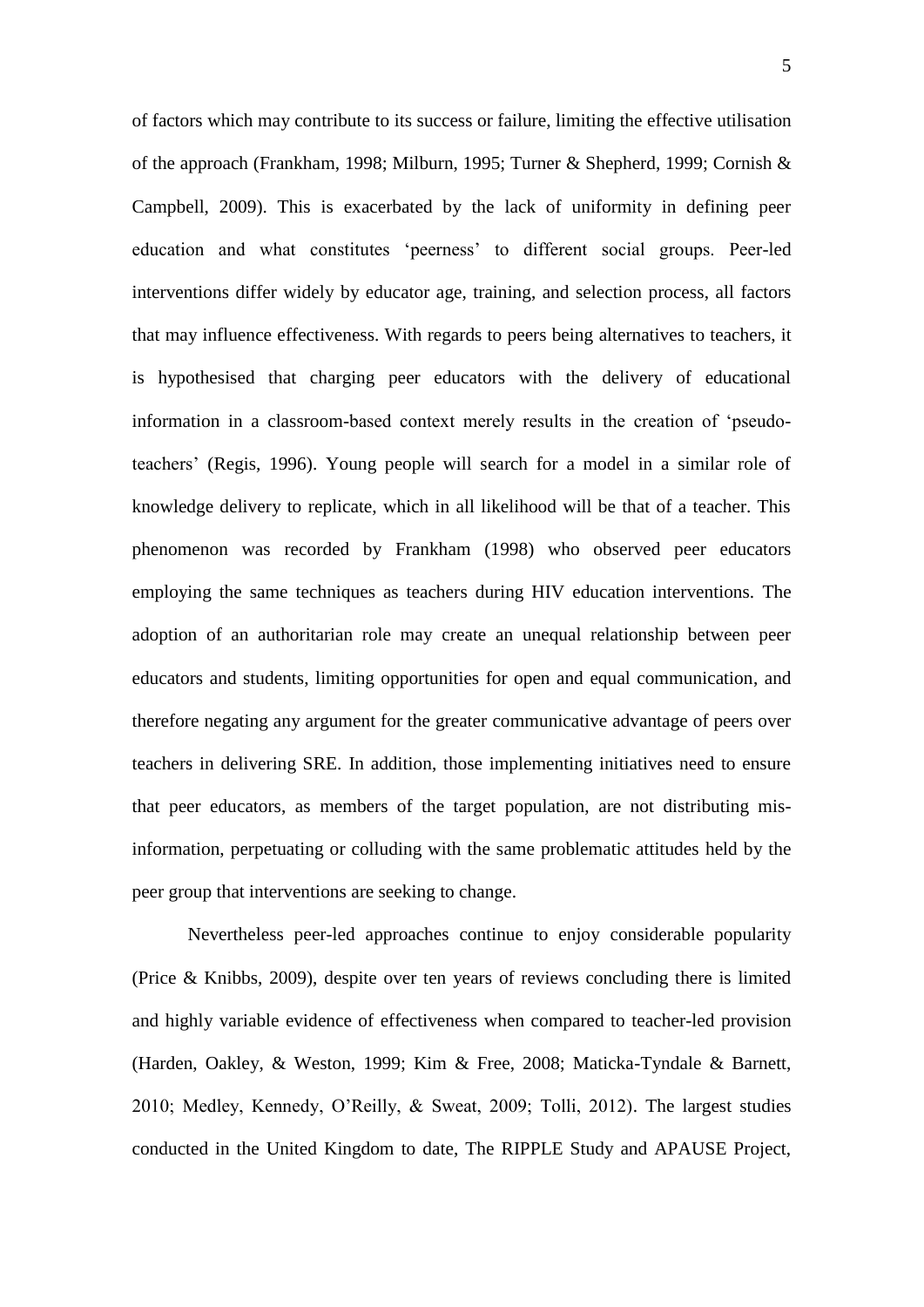found a minimal effect of peer-led SRE on reported behaviour (Stephenson et al., 2008; Wade, Benton, Gnaldi, & Schagen, 2004). In the RIPPLE study outcome effects were limited to reducing girls' reported sex by age sixteen years (Stephenson et al., 2004). There was no effect on other behavioural outcomes, including contraceptive use, and no longitudinal effects on conception or termination by age 20 years (Stephenson et al., 2008).

Understanding the process of peer education may improve interventions' effectiveness. The apparent simplicity of the approach is appealing, but hinders investigation into the processes of its potential effectiveness. Consequently interventions are implemented without scrutinising their theoretical foundation. There is a need to evaluate the fundamental assumptions underlying peer education (Tolli, 2012). Open communication is not only one of the fundamental assumptions within peer-led SRE, but one that is central to social learning theories, and underpins the utilisation of peer education across wider contexts. Despite this, claims for the presence and effectiveness of open communication within peer-led SRE are yet to be investigated. Existing studies in the UK (Stephenson et al., 2004; Stephenson et al., 2008; Strange, Forrest, Oakley, & The Ripple Study Team, 2002; Wade et al., 2004) whilst citing communication differences as one of the justifications for employing peer-led methods, focus on the feasibility or acceptability of peer-led SRE and whether it can successfully change young people's knowledge/attitudes/behaviour, and neglect to investigate the communicative process that is believed to provide the impetus for this change. The notion that open communication is inhibited between students and teachers, and that it can encourage student participation in SRE, is a largely unproven assumption. Yet it is a common assertion within the literature that peer educators speak to students 'in the vernacular, directly, with the credibility of participants in the same culture and without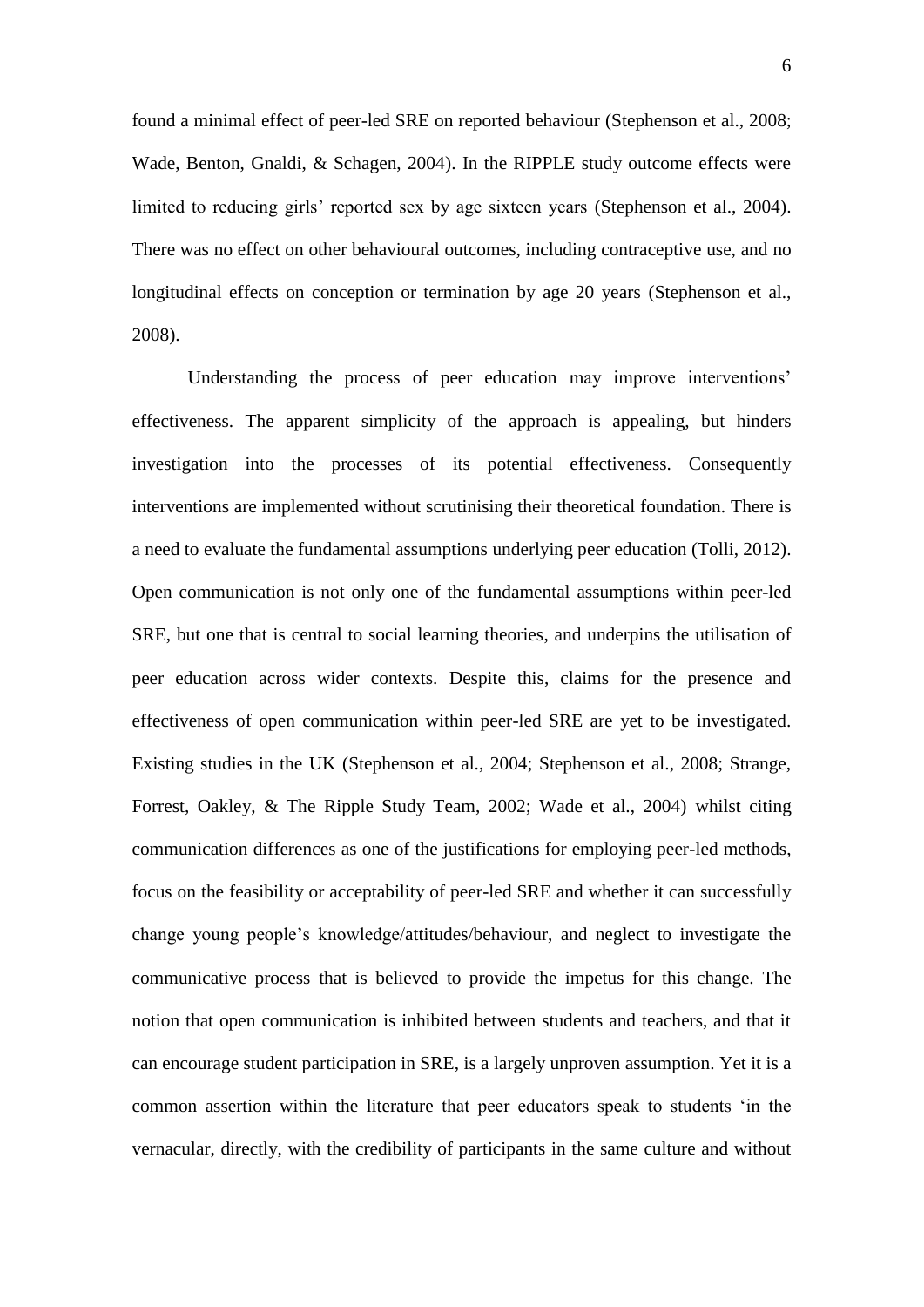any overtones of social control or authoritarianism' (Topping, 1996, 24). Little research has addressed communication within SRE (Forrest, Strange, Oakley, & The RIPPLE Study Team, 2004) and there is an absence of studies specifically detailing the interaction between educators and students (Measor, Tiffin, & Miller, 2000; Price & Knibbs, 2009). What little exists is mainly based on the first-hand accounts of practitioners. Fifteen years after this gap was first identified (Measor et al., 2000), a literature search does not reveal any studies that explore this aspect of peer-led SRE.

In light of this, the present study aims to explore the notion of open communication within peer-led SRE by examining educator-student discussion in peer and teacher delivered SRE. In contrast to previous studies of peer-led SRE it looks beyond lesson content to its delivery. It compares differences in communication between these two approaches, specifically whether interactions between peer educators and students are different to those with teachers and if this has consequences for student participation in SRE.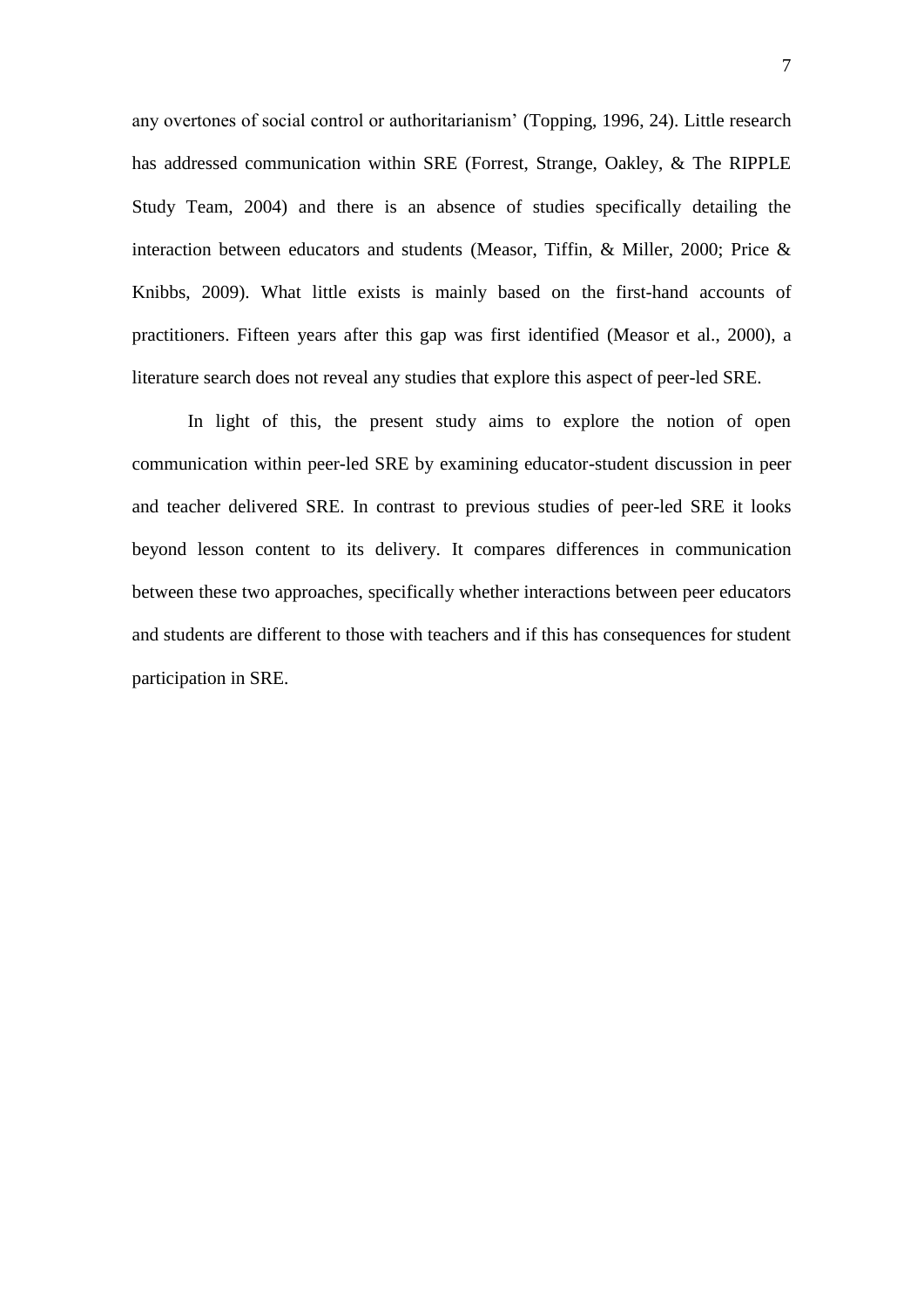## **Method** *Setting and Participants*

Two secondary schools in the North of England provided an opportunity for observational study. One school received peer-led SRE, the other teacher-led SRE. A total of 11 students participated in the peer-led arm of the study; 5 participants were male, 6 were female. SRE was delivered by a female peer educator studying at a local university who was not known to students. There were 18 participants in the teacher-led control group: 10 male and 8 female. The session was delivered by the school's Personal, Social and Health Education (PSHE) co-ordinator who was known to the participants.

### *Design*

Rather than employing an experimental design and assessing the effectiveness of peerled SRE as an intervention to effect attitudinal/behavioural change, this was an observational study which aimed to interrogate the notion of peer-led SRE at a deeper level by examining a potential process of effectiveness as has been claimed in the literature. Due to the small-scale, exploratory nature of the study, a convenience sample that utilised pre-existing groups was employed. Participants could not be randomly assigned to groups but efforts were made to ensure that conditions were as similar as possible. Both schools delivered a two-hour long session of SRE to a mixed-sex Year Nine class (13-14 years) covering: relationships, decision-making, contraception, STI's, and sexual health services. One observation of each session was conducted. Sessions were classroom-based with a single educator stood in front of the group.

### *Measures*

#### *Open Communication*

To investigate whether communication between peer educators and students is more open than that of teachers and students within SRE, non-participant observations of a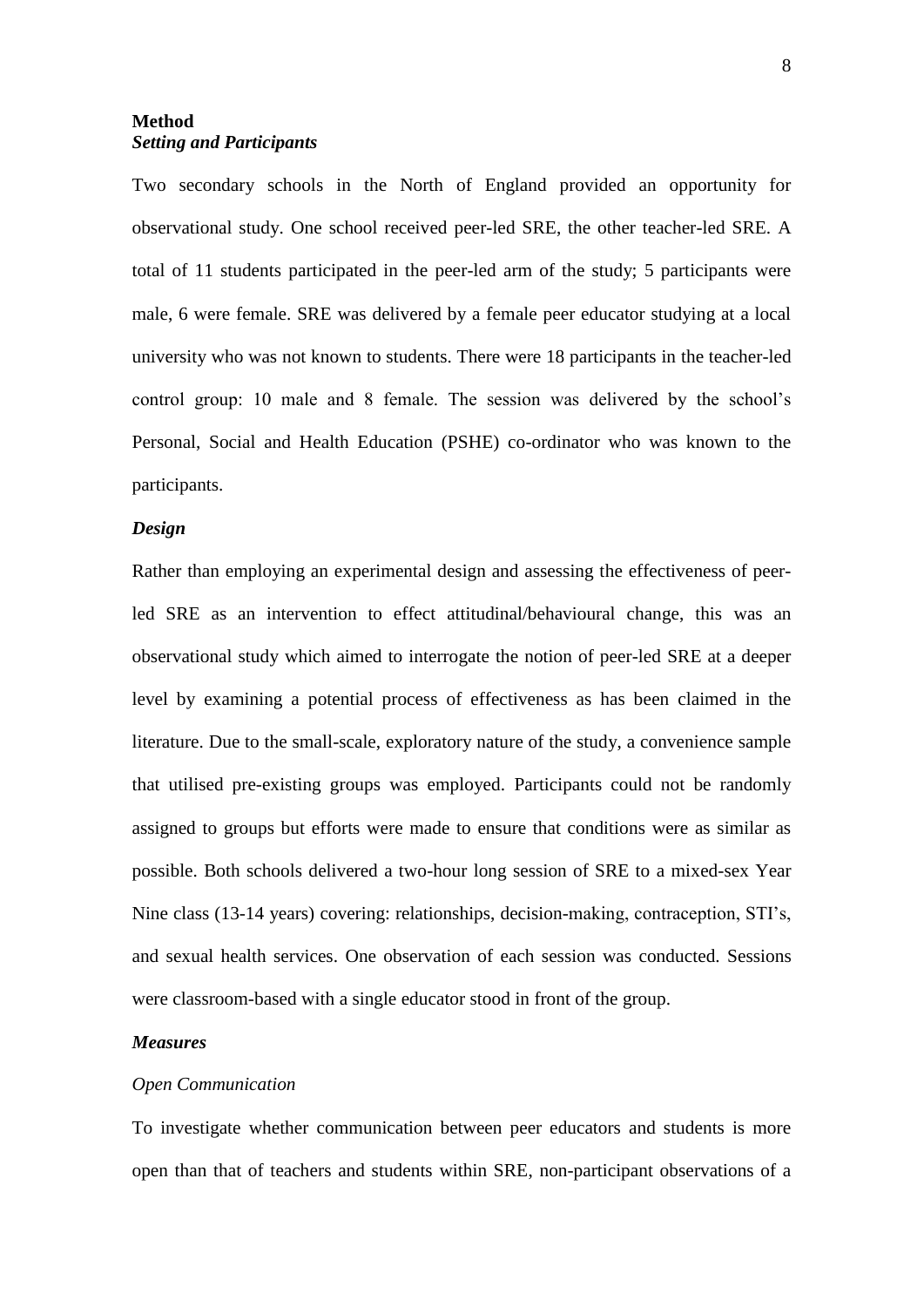teacher and a peer-led SRE lesson were conducted. Both groups were observed in natural settings as part of normal timetabled lessons in the classroom, giving observations strong ecological validity. A literature search of major databases in Education (ERIC), Psychology (PsychInfo) and Health (MEDLINE, Cinahl) was conducted around the general terms 'peer\*', 'adolescent' and 'sex education' to identify empirical studies, theoretical writings and practical guidelines on peer-led SRE. Instances where authors identified a particular behaviour as encouraging or discouraging open communication with students were used to define and create a coding scheme for open communication within the context of SRE. Positive codes included: students asking direct questions related to subject material (Svenson & Bertinato, 1998); students responding to questions related to subject material (Svenson & Bertinato, 1998); educator asking questions to give students an opportunity to respond to subject material (Forrest et al., 2002); educator answering students' questions related to subject material (Measor et al., 2000); the use of humour (Allen, 2014; Strange, Oakley, Forrest, & The RIPPLE Study Team, 2003; Strange et al., 2002); use of colloquial language or slang (Svenson & Bertinato, 1998); and praise (Morgan, Robbins, & Tripp, 2004). Negative codes include: overuse of biomedical vocabulary (Alldred & David, 2007; Forrest et al., 2002; Langille et al., 2001; Selwyn & Powell, 2007; Svenson & Bertinato, 1998); students not answering questions (Forrest et al., 2002); educator not answering students' questions about subject material (Measor et al., 2000), students 'speaking out' in a way that disrupted the lesson, and prescriptive statements or moralising (Forrest et al., 2002; Halstead & Reiss, 2003; Measor et al., 2000).

## *Procedure*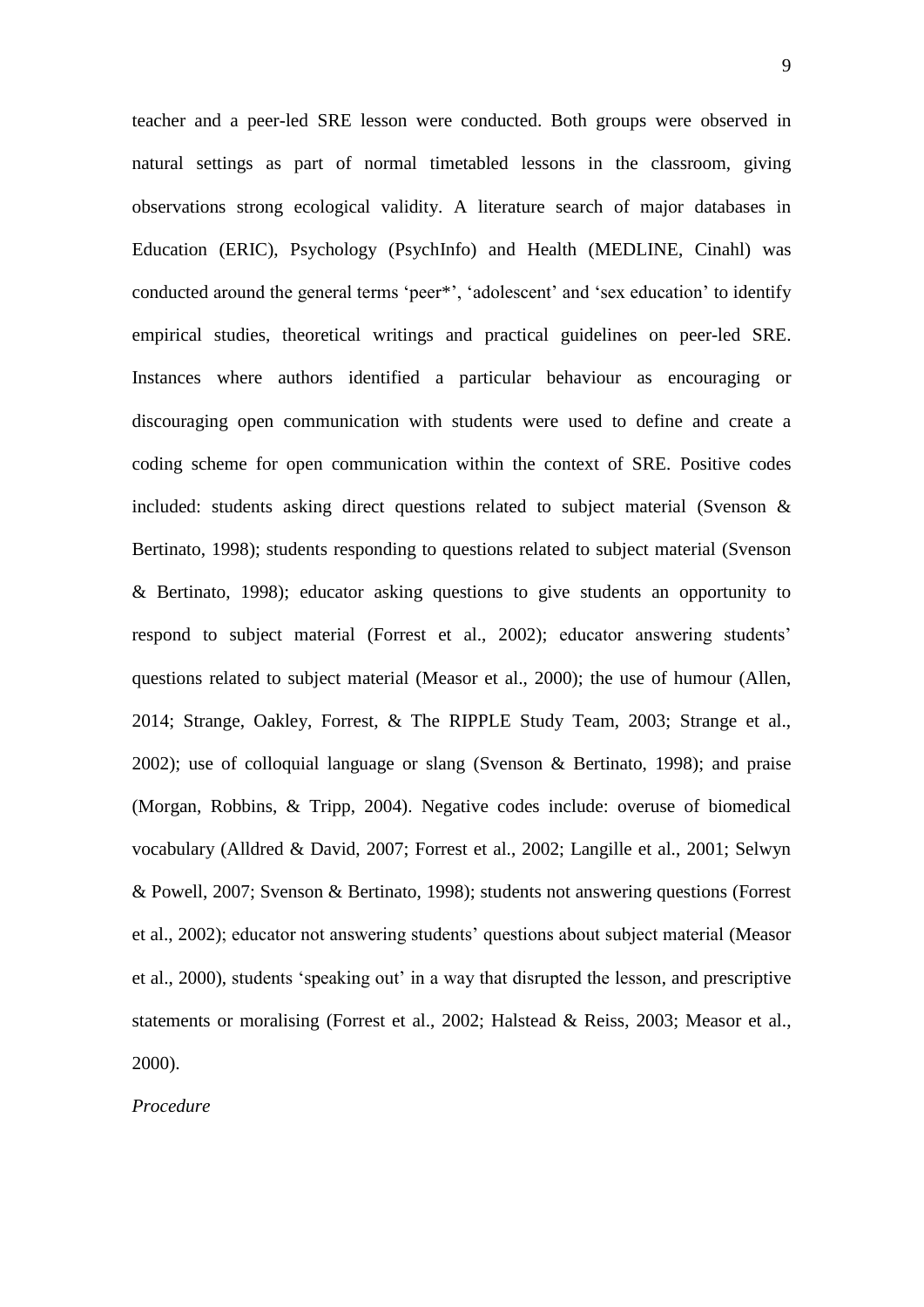Each session began by introducing the observer to the class and explaining the purposes of the research. Students were made aware that if at any point they no longer wanted to participate in the study they could speak to a member of staff and request to leave the session. After the introduction the educator delivered the lesson with the researcher observing from the rear of the classroom. Sessions were audio-recorded, transcribed, and then coded for analysis.

#### *Data Analyses*

To identify and characterise open communication in both the peer and teacher-led sessions, the coding scheme (described in the Measures section) was applied to transcripts. For convenience and precision of measurement, a frequency analysis was conducted to count the relative frequency of instances where a code was applied to a transcript. These frequencies were plotted for the duration of the SRE session and inferences were drawn from emergent trends. In this way a systematic method of analysing transcription data was developed which included analysis by two researchers to support interpretations from collected data (Mays & Pope, 1995). Reliability was based on the consistency of coding between researcher and reviewer transcripts. Interrater reliability was high (more than 80% agreement). In cases of disagreement, the author and reviewer discussed and resolved discrepancies.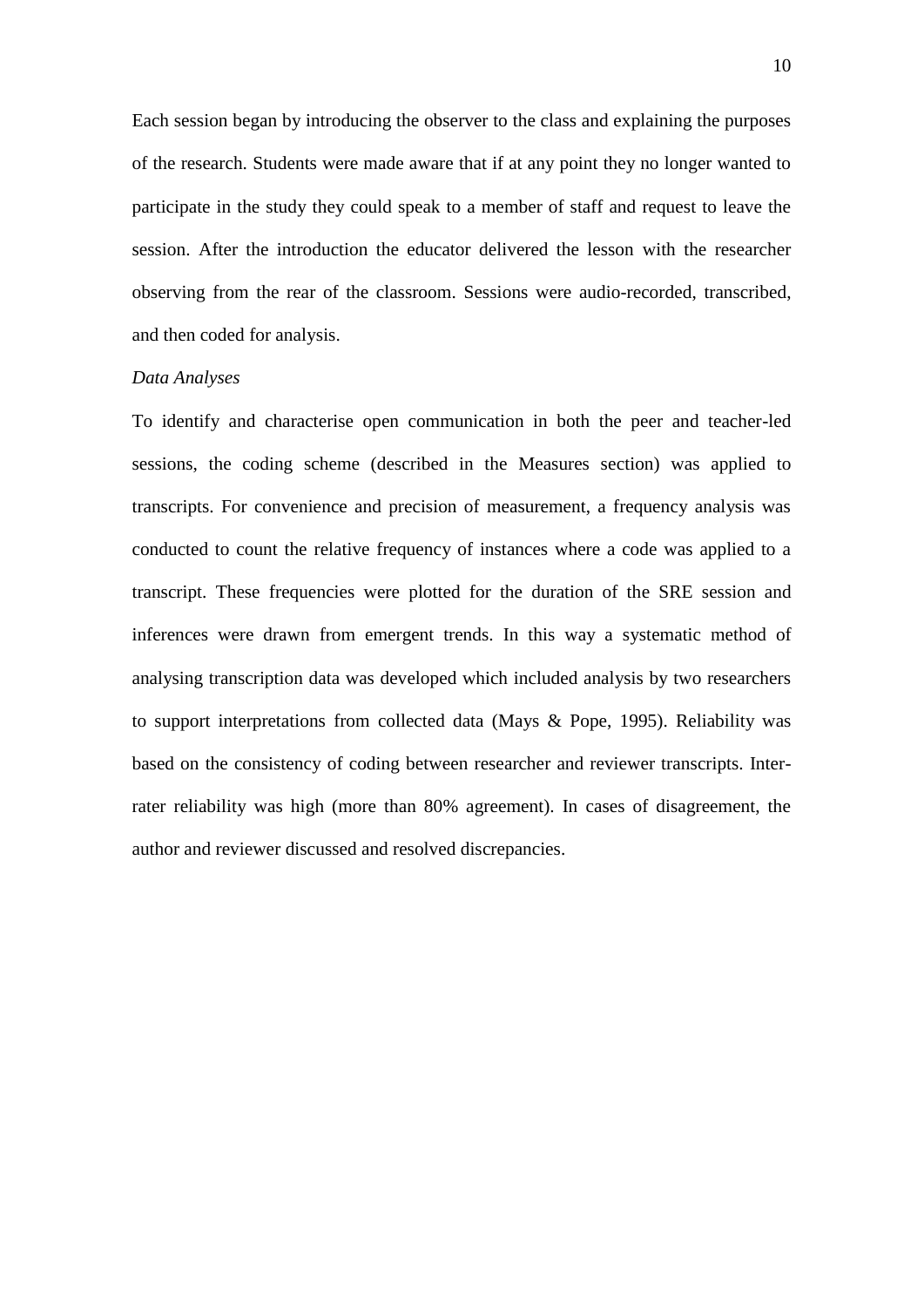## **Results** *Educator-student discussion*

Codes were applied a total of 544 times across transcripts of peer-led and teacher-led SRE, with the peer-led condition displaying more features of open communication. Codes for open communication were applied 335 times to the peer-led SRE transcript and 113 times to the teacher-led transcript. Codes for behaviour that may inhibit open communication were applied 38 times to the peer-led transcript and 58 times to the teacher-led transcript.

### *Students responding to subject material*

In the transcript of teacher-led SRE there were only 2 recorded instances of students directly questioning the teacher compared to 39 recorded instances in the peer-led condition. Students directly addressed the peer educator to ask questions which were thematically grouped into three categories: asking for further explanation of subject material;

- P.Ed: has anybody got any questions about HIV or AIDS?
- S2: how would you stop it with treatment (.) like how does the treatment work?

for clarification of information;

S3: what's the difference between emergency contraception and then contraception?

or to differentiate between fact and fiction;

S10: is it true that you can get gonorrhoea anywhere (.) like your eye?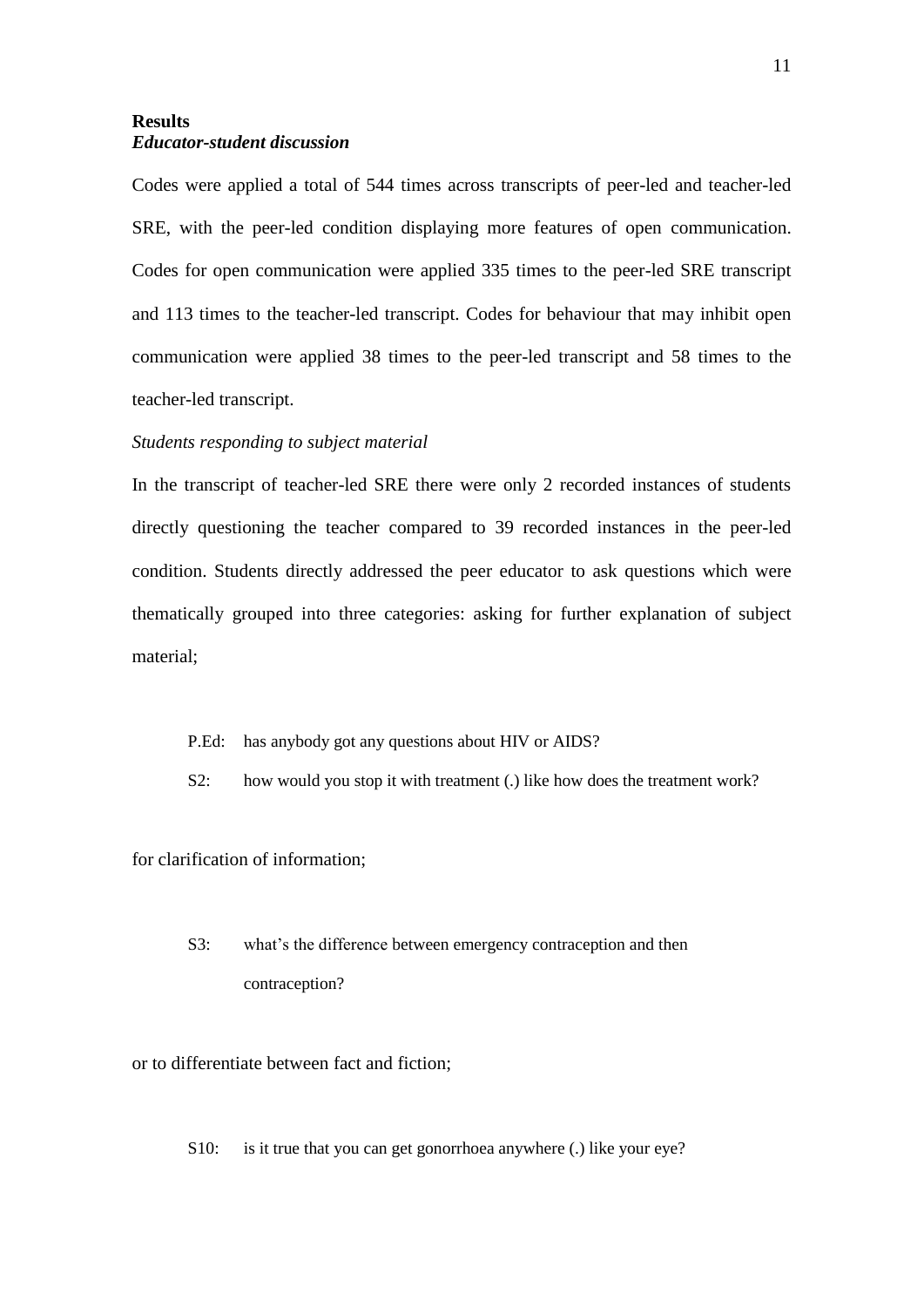The peer-led condition was also the only condition in which students would directly respond to the answers they received from the educator, without educator prompting. For example, when discussing men and women's rights, some of the male students were particularly upset to learn they did not have the right to be involved in the decision to abort a foetus. They voiced their discontent:

- S9: surely it's the guy and the girl?
- P.Ed: unfortunately it's just the girl
- S8: this is so unfair (.) I don't want this child so now it can't be yours either

Responses to the teacher's questions were a result of specific students being called upon to provide an answer:

T: so (.) who wants to start us off? (0.07) ok S7 start us off

On average, there was a 4 second period of silence after the teacher had asked a question before a student would respond. In contrast, students took 1 second or less to respond to a question in the peer-led condition.

### *Humour*

There were four recorded instances of shared humour between the peer educator and students in the peer-led session of SRE.

- P.Ed: wank yeah (.) so that's another word for masturbate
- S8: there's a lot

((group laughing))

P.Ed: (laughing) there are a lot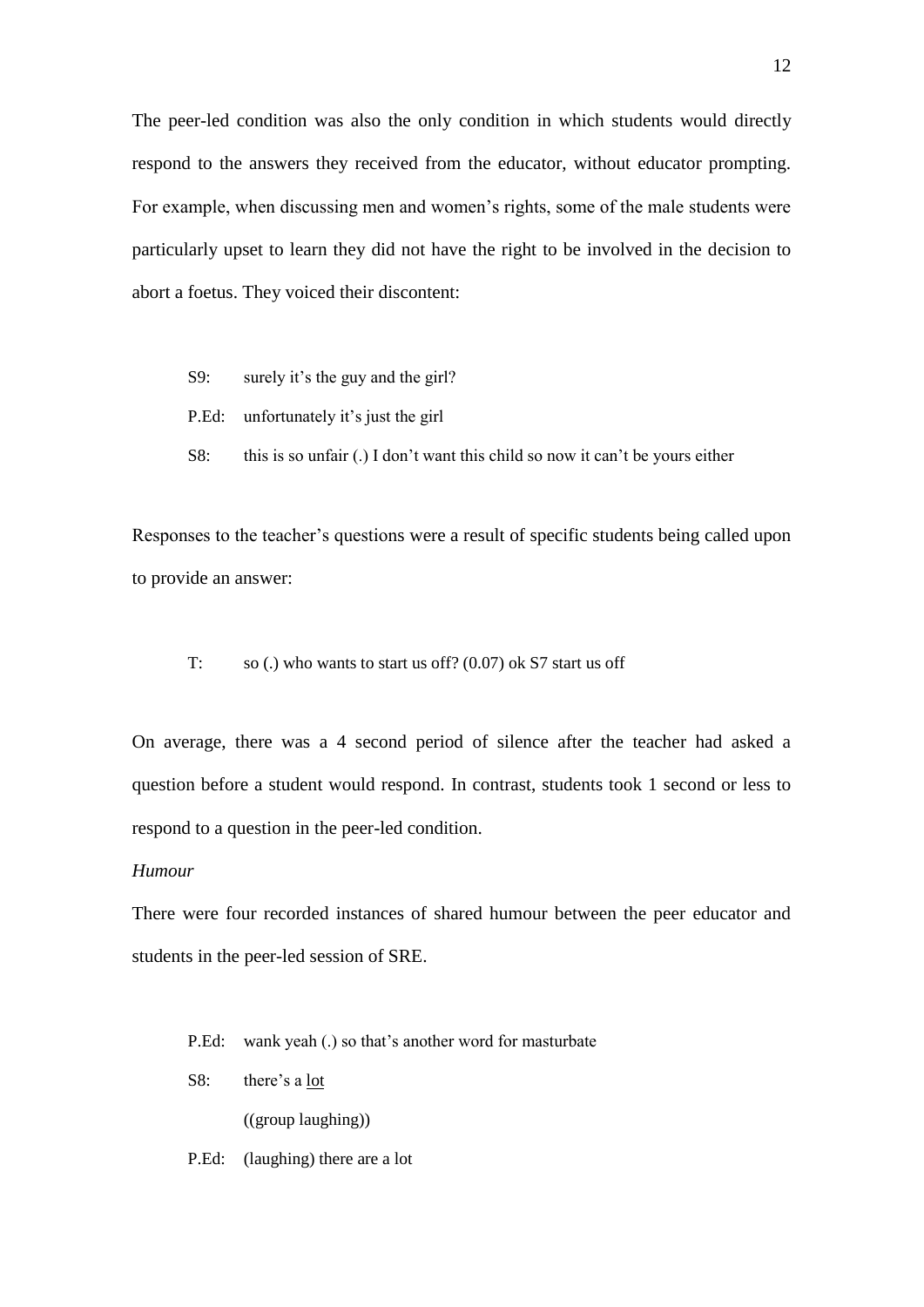No instances of shared humour were recorded in the transcript of teacher-led SRE. Following the question 'What kind of life would someone with a negative attitude [to sexual relationships] have?', one student answered 'they'll have loads of kids, they'd be at it like rabbits'. The laughter this response evoked from classmates was not shared by the teacher who admonished 'keep it appropriate please'.

## *Colloquial Language*

There were 15 recorded instances of colloquial language in the peer-led lesson of SRE compared to 2 in the teacher-led condition. Within the teacher-led session these instances were sanctioned, as shown in the following extract after a student had used a colloquial term.

- T: as was agreed in the ground rules (.) it was agreed (.) that the language would be kept appropriate (.) so can we not (.) please?
- S13: I didn't swear
- T: no but it's just the general tone
- S15: but
- T: EXCUSE ME
- S14: but he didn't swear
- T: I'll see you at the end of the lesson

The inference here is that students were unsure why their classmate was being punished, with the use of colloquial language not thought to be offensive by the peer group. The peer educator did not discipline students for using colloquial language, either allowing the use of such terms or using these incidents to share humour, even when students used language that could be considered inappropriate or taboo: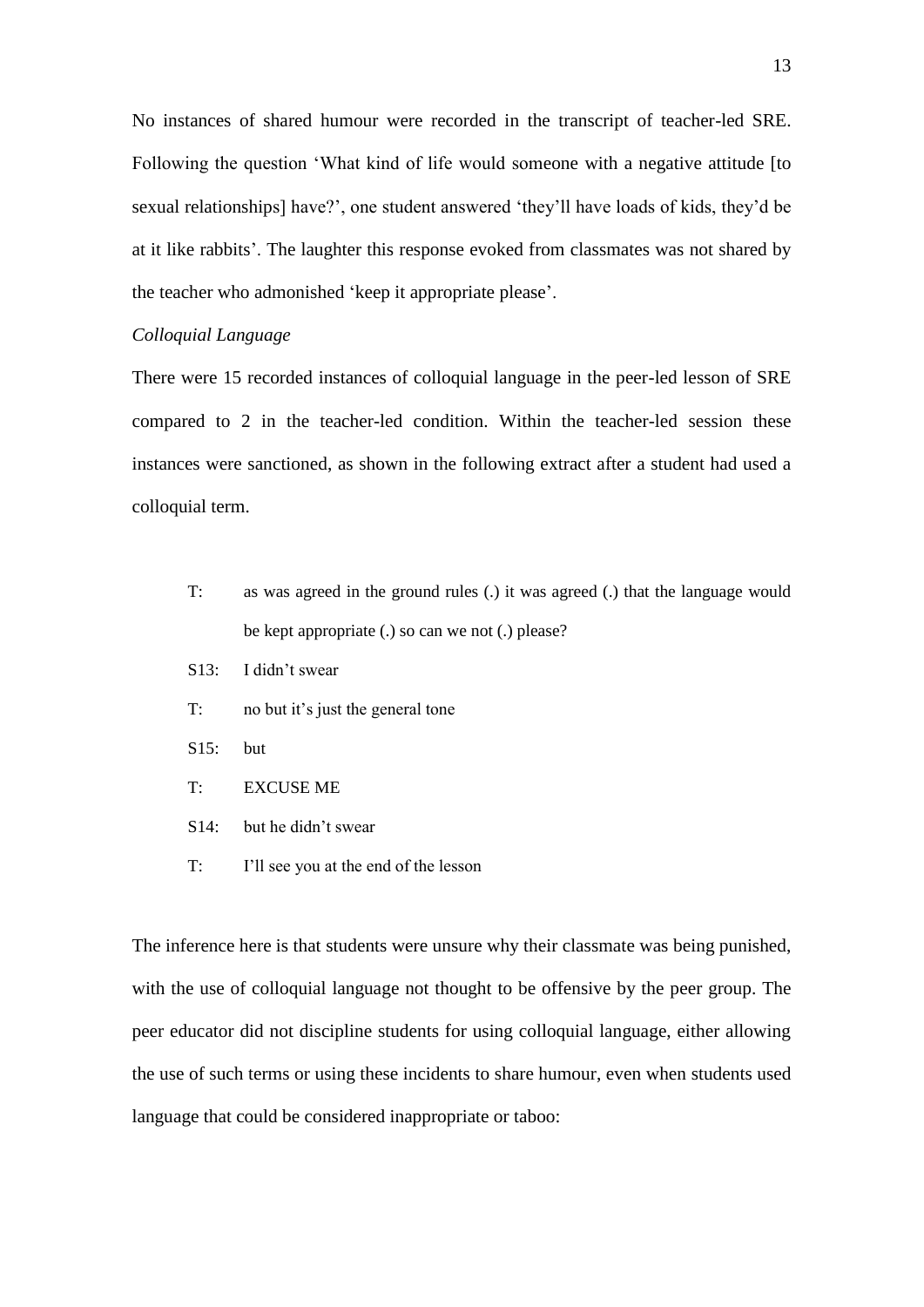- S8: what the fuck is that?
- S9: sick (laughs)
- S10: GROSS
- S11: it's horrible
- P.Ed: mhm (0.03) it's not particularly nice is it?

The peer educator's verbalisation signposts to students that they accept and empathise with their feelings on the subject matter. Such an approach could be problematic however as the peer educator's response suggests they are making a value judgement of some kind. This is also present in their response 'unfortunately it's just the girl' to male students' questions about abortion.

In total there were 7 recorded instances of students speaking out in the peer-led session and 24 in the teacher-led session. Across the two conditions 90% of these instances involved only male students.

- T: viral STI's that cannot be cured include hepatitis (.) genital warts (.) and herpes
- S16: HERPES MOUTH
- S15: er::::::: SICK (.) THAT'S SICK S16
- S14: imagine that (.) let me kiss you with my HERPES MOUTH (makes kissing noises)

((group laughing))

In both conditions male students were observed making noises that had sexual connotations, partaking in sexualised joking and play fighting. Whilst these instances were less frequent in the peer-led condition, this behaviour was more openly enacted with students miming the performance of sexual acts, laughing and making disparaging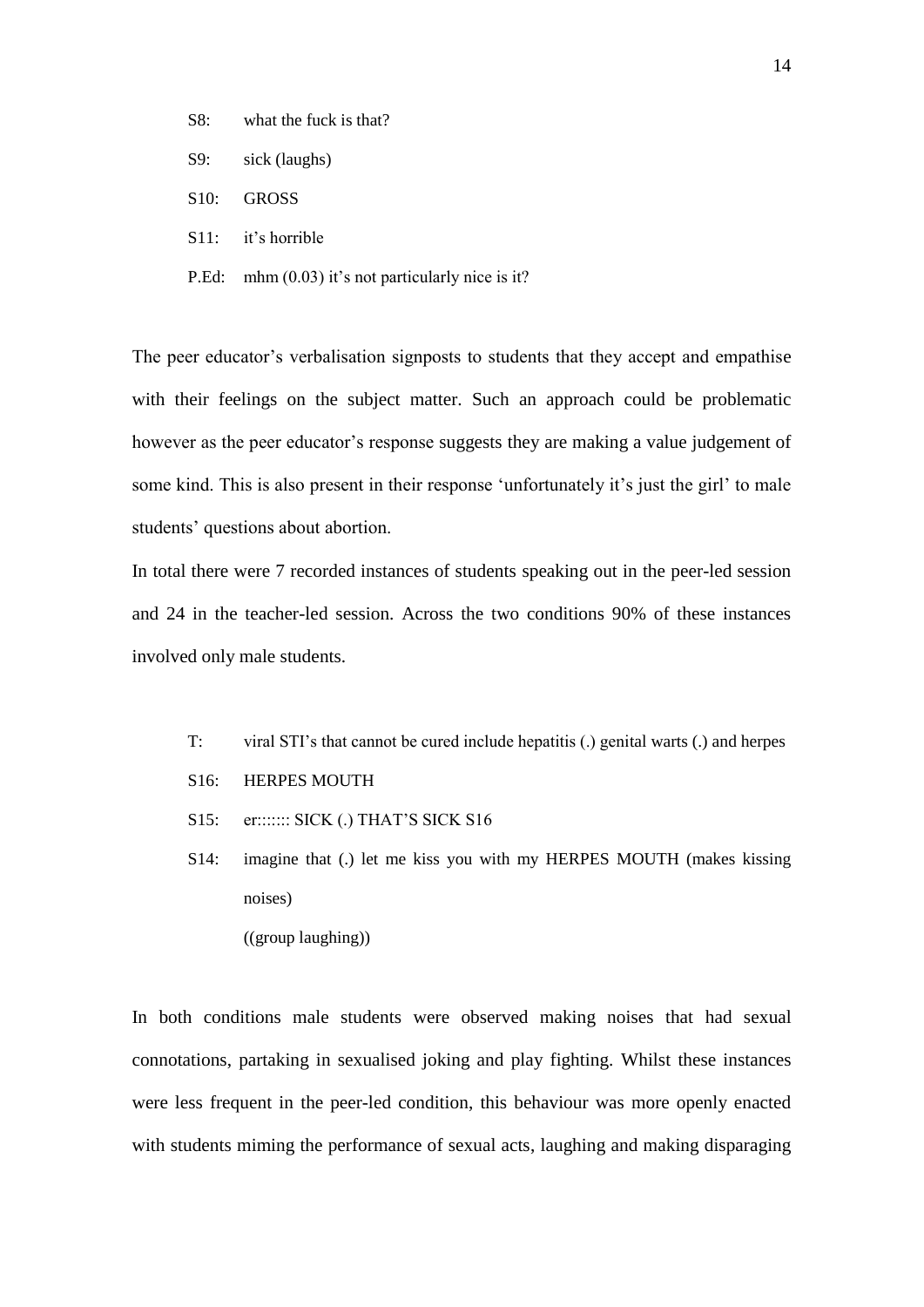noises after fellow students asked questions. There were no instances of speaking out on the part of female students in the peer-led session. All recorded instances of speaking out by female students in the teacher-led condition were complaints made towards male students for their behaviour:

- S6: SHUT UP (.) you're all so ANNOYING
- S4: MISS (.) they're disturbing us (.) I don't know why they can't all just be **QUIET**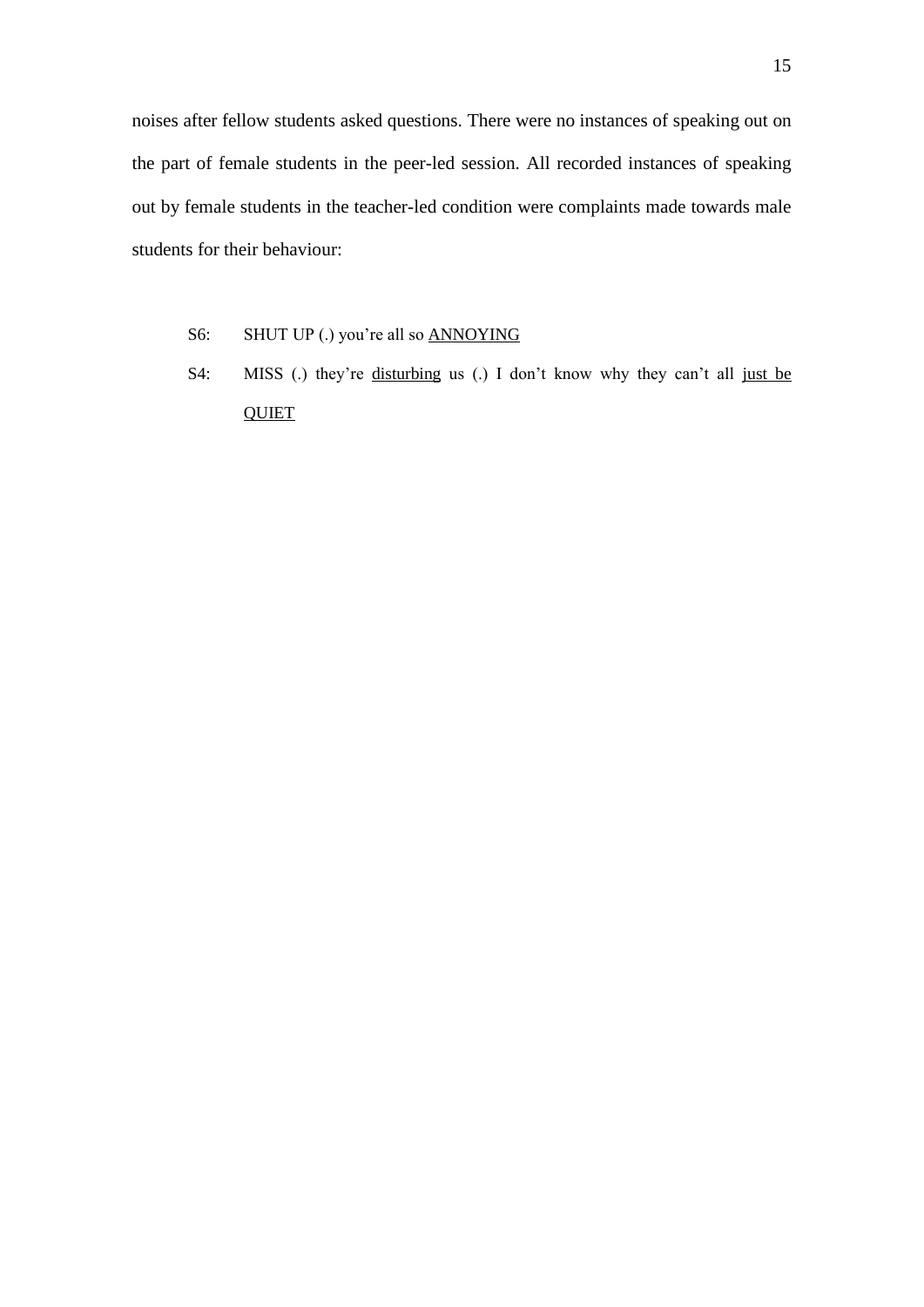#### **Discussion**

It is theorised that students talk more openly when a peer educator delivers SRE. The current study has gone some way towards providing evidence to support this. The willingness of students in the peer-led condition to ask questions and pursue answers is an indication of their engagement with the educator and lesson material. Peer-led students were more likely to answer questions; respond to presented material; broach their own topics of discussion; and debate issues arising from subject matter - all without prompting. In contrast, teacher-led students were less likely to respond to questions and did not volunteer answers or opinions unless personally called on by the teacher. The lengthier response time in the teacher-led session suggests students were reluctant to contribute to discussion and sought to measure their response mindful of the teacher's possible responses. Furthermore, the tolerance of colloquial language, and instances of shared humour between the peer educator and students was more suggestive of open communication. Teacher-led students were more frequently disciplined for engaging in humour or using colloquial language, which reinforced a sense of an authoritarian teacher-pupil relationship. This evidence suggests that communication within the peer-led condition was not only more open, but more frequent, diverse, and egalitarian than that in the teacher-led session. On a more cautionary note however, it appears that there is greater possibility for peer educators' personal attitudes to influence their delivery of SRE as their interaction with students featured more responses that disclosed an underlying personal value system.

## *Maintaining 'Law and Order'*

Observed differences in communication between conditions may have been influenced by educators' differing responses towards student behaviour and the techniques they employed to manage this behaviour within the classroom. For instance, greater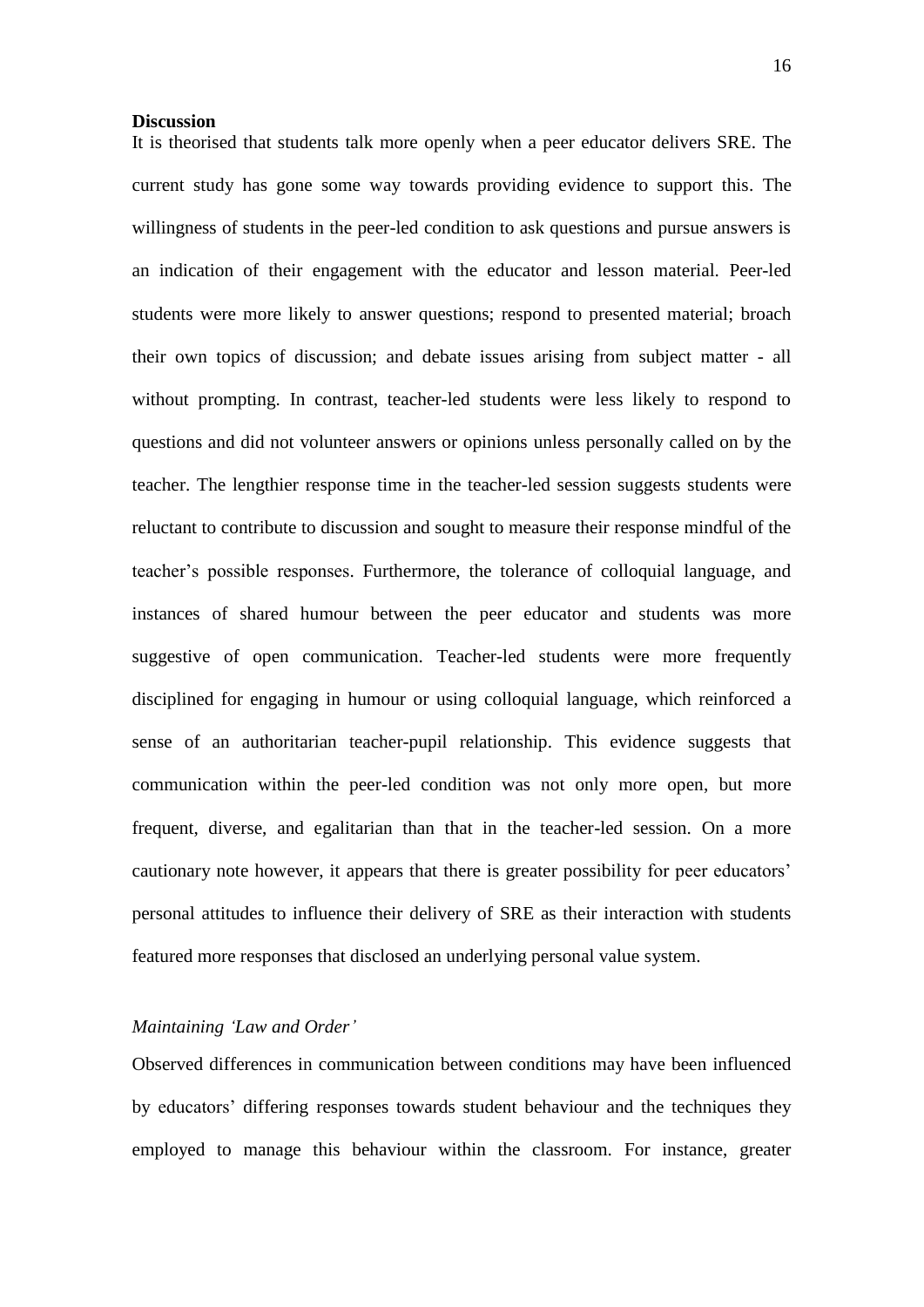tolerance of colloquial language, as observed in the peer-led session, is thought to encourage discussion as students can express their views freely and openly (Forrest et al., 2002; Harrison, 2000). The lack of response in the teacher-led condition could therefore be attributed to the teacher's prohibition of colloquial language. Students appeared to be confused by or resentful of the sanctioning of such language. As a result, students will be wary of speaking in an environment where normally any use of terminology of a sexual nature would be seen as rule breaking (MacDonald et al., 2011; McKee, Watson, & Dore, 2014). Admonishments serve to further reinforce the sense that students are vulnerable and at risk of disciplinary action for discussing subject matter. The use of personal exposure approaches, where specific students were called upon to answer questions by the teacher, remind students they are in the presence of an authority figure they interact with on a daily basis. By using this technique the teacher demonstrates that they know students on a personal level. This may further inhibit open communication as it raises issues of confidentiality, an area of concern for students within the SRE classroom (Hilton, 2003; Selwyn & Powell, 2007), decreasing the likelihood that students will discuss highly sensitive subjects such as sex, relationships, and contraceptive use. Furthermore, being singled out sensitises students to the risk of castigation from teachers or ridicule from classmates (Alldred & David, 2007; Forrest et al., 2002; Lupton & Tulloch, 1996; Selwyn & Powell, 2007). Personal exposure was less likely in the peer-led session as the educator did not know the students well enough to call on them personally. In light of this, it may be that differing levels of acquaintance with an educator will effect student response to SRE. As such any outsider, regardless of whether they are a peer, could encourage more open communication within the SRE classroom. Particular emphasis has been placed on the importance of utilising external speakers within SRE (Emmerson, 2010; Fisher &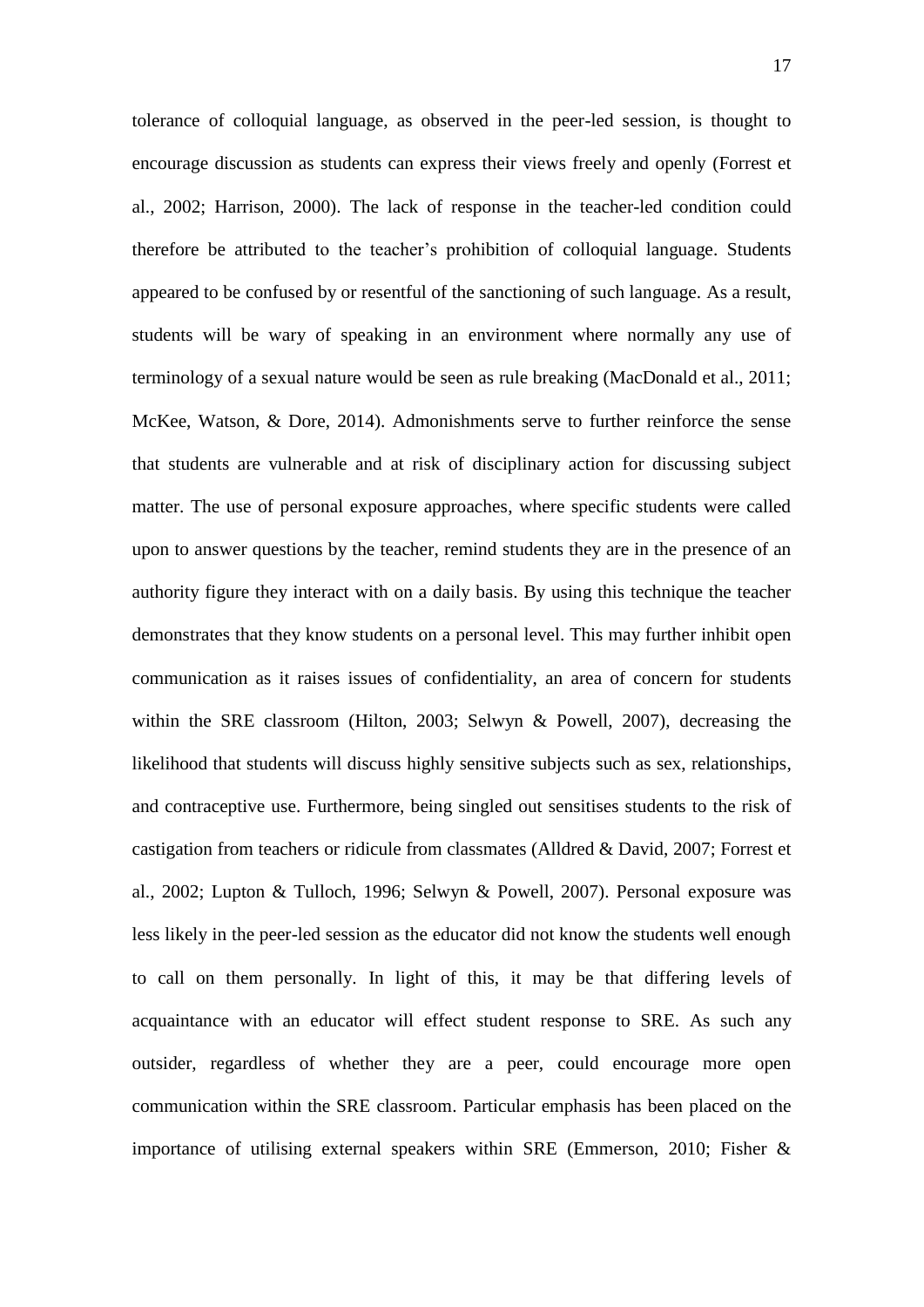McTaggart, 2008; Ofsted, 2013), with the small possibility of re-acquaintance with the educator diminishing confidentiality fears and embarrassment (Forrest et al., 2002).

## *Keeping talk 'appropriate'*

The reciprocal use of colloquial language by the peer educator not only served to diminish students' embarrassment and anxiety, but may have been more readily accepted by students due to their similarity in age. Whilst adopting the language of the social group has been successfully utilised as a technique by adult educators, including teachers, such an approach may not be acceptable to the target population (Alldred  $\&$ David, 2007) and risks disapproval from senior staff members within the school (Kehily, 2002). Similarly, humour is sometimes derided as a disruptive force that does not belong within the classroom (Gordon & Gere, 2016). Such a perspective appeared to influence the teacher-led session, where every instance of speaking out was reprimanded. Student humour was not tolerated by the teacher indicating that this was felt to be inappropriate. The reprimands given by the teacher demonstrate defensive teaching within SRE. The teacher responded to sexually-motivated student humour, a 'potentially uncomfortable moment', by exercising strict control (Kehily, 2002, 217). Sharing humour with students, especially that of a sexual nature, threatens teachers' sense of professionalism and heightens personal vulnerability. There is an immediate risk from the students within the classroom who may use such instances to disregard the teacher's authority, accompanied by the danger of professional repercussions from parents, senior school staff and governors outside it. Teachers are held responsible for the educational and, to some degree, the moral development of their students. As such, they must deliver content deemed safe and suitable for the classroom. A responsibility to maintain discipline results in the necessity to command a certain level of respect from pupils. It is not surprising therefore that teacher-led SRE is described as being heavily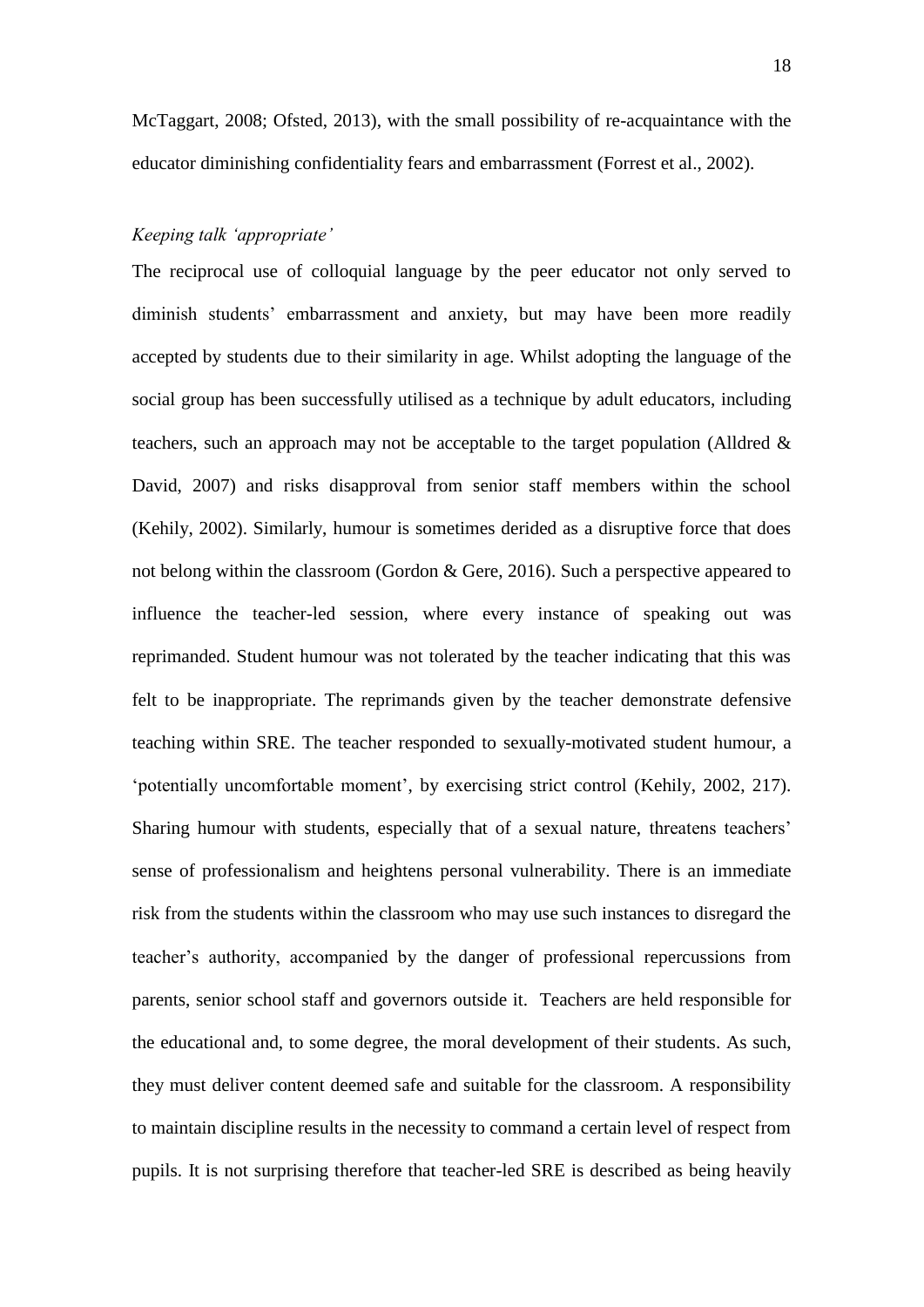regulated (Lawrence, Kanabus, & Regis, 2000). This is achieved through the use of classroom rules such as keeping language appropriate (Buston et al., 2001; Forrest et al., 2004), which was observed in the current study. It may be difficult for both teachers and students to disregard these rules in a one-off session of SRE when they are used on a day-to-day basis throughout the school environment (Alldred & David, 2007).

#### *Humour: help or hindrance*

Upholding an authoritarian teacher-student relationship whilst openly discussing sexual behaviours and participating in the humour that can arise when young people discuss sexual issues is a difficult practice for teachers (Buston et al., 2001; Epstein & Johnson, 1998; Forrest et al., 2004). Whilst humour can be dismissed as misbehaviour, it may also present opportunities to broach sensitive topics with students. The importance of laughter in reducing student discomfort and reinforcing information retention has been acknowledged by practitioners (Gordon & Gere, 2016). This is not to suggest that all instances of inappropriate behaviour should go unsanctioned. As has been recorded elsewhere, male students were considerably more disruptive in SRE than their female counterparts (Buston, Wight, & Hart, 2002; Hilton, 2003; Hilton, 2007; Limmer, 2010; Measor et al., 2000; Strange, Oakley, Forrest, & The RIPPLE Study Team, 2003). Participation within SRE, particularly that of girls, depends on how successful students believe the educator to be in preventing inappropriate remarks and disruptive behaviour (Buston & Wight, 2002). Whilst there were no complaints regarding male behaviour in the peer-led session, the incidents of misbehaviour observed in this condition were of a more serious nature than those in the teacher-led session. Previous studies have noted a lack of disciplinary control when SRE is delivered by peer educators (Forrest et al., 2002). This may have implications for peer-led SRE as such behaviour may discourage student participation (Alldred & David, 2007; Forrest et al., 2002; Langille,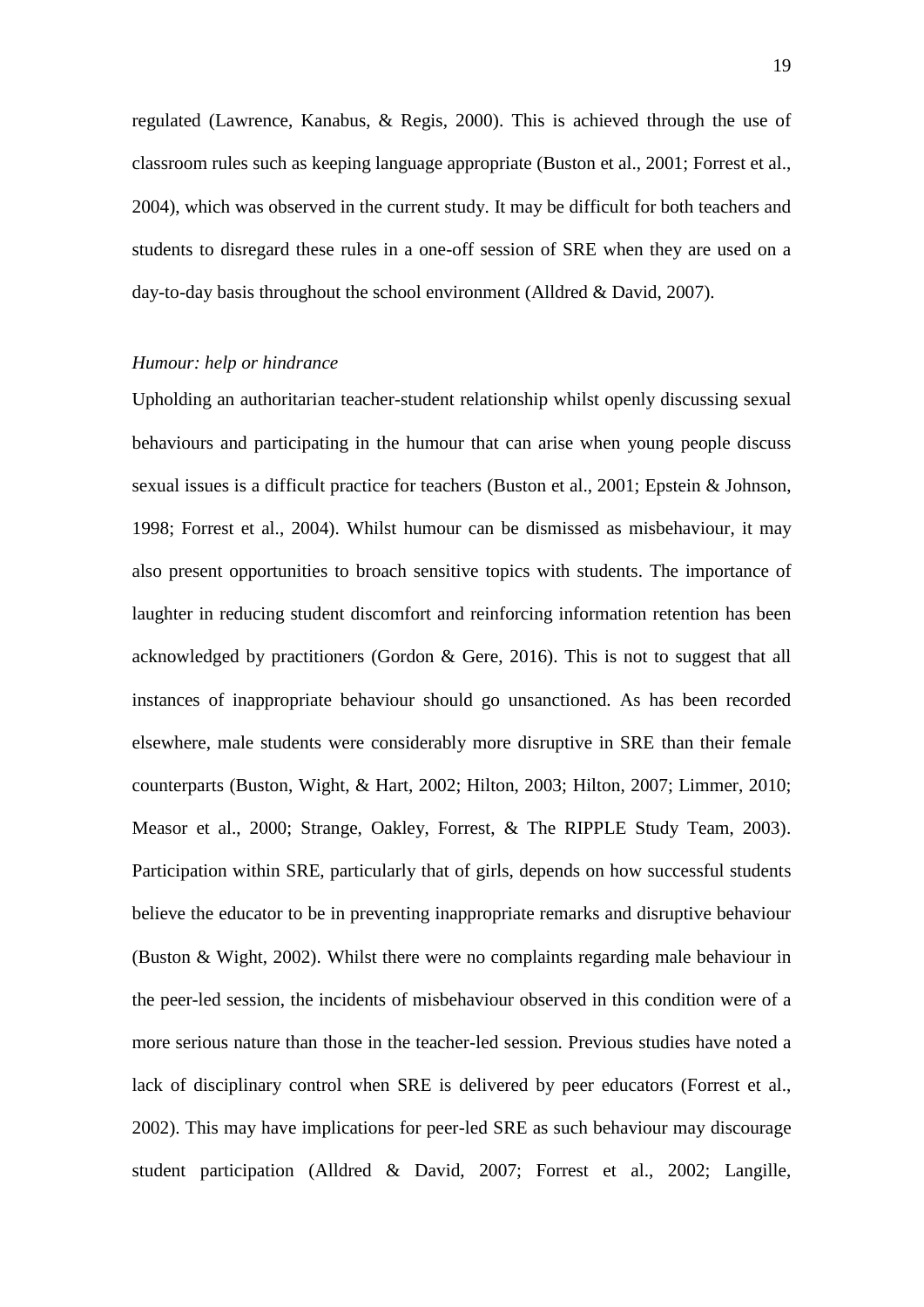MacKinnon, Marshall, & Graham, 2001; Measor et al., 2000; Strange et al., 2003). In contrast, as the teacher sanctioned misbehaviour immediately and after every instance, female students who were upset by such behaviour could speak out against and draw attention to it.

#### *Relationships*

Conversely, it could be argued that the focus on discipline and upholding 'good' behaviour limited opportunities for open communication within teacher-led SRE as this shifts the focus of the interaction onto what may be deemed appropriate within the specific context of teacher-pupil relationships. Within teacher-led SRE, notions of 'teacher' and 'student' identity and the rules used to uphold this relationship, restricted discussion. This is not to argue that all teachers fail to deliver effective SRE, or that the example featured within this study is representative of all teacher-led provision. Rather it demonstrates that some teachers can be inhibited in their delivery of SRE by how they perceive their professional responsibility (Buston et al., 2001). Peer educators, as external visitors to schools, are not subject to the same constraints so can more easily 'rule break' to engage with student discussion on a wider variety of issues related to sexual health.

Response to student behaviour appeared to depend on how the educator identified their role and associated responsibilities within the classroom. In conclusion, perhaps it is not that peer-educators use the same social language as their students (Perry & Grant, 1989), but that peer educators can accept the joking, humour and sometimes misbehaviour that accompanies and helps to accommodate the discussion of sex more easily than a teacher. It has been proposed that communication barriers may be responsible for sexual risk taking behaviours amongst young people (Abel & Fitzgerald, 2006; Coleman, 1999). Peer education, with its success in encouraging more open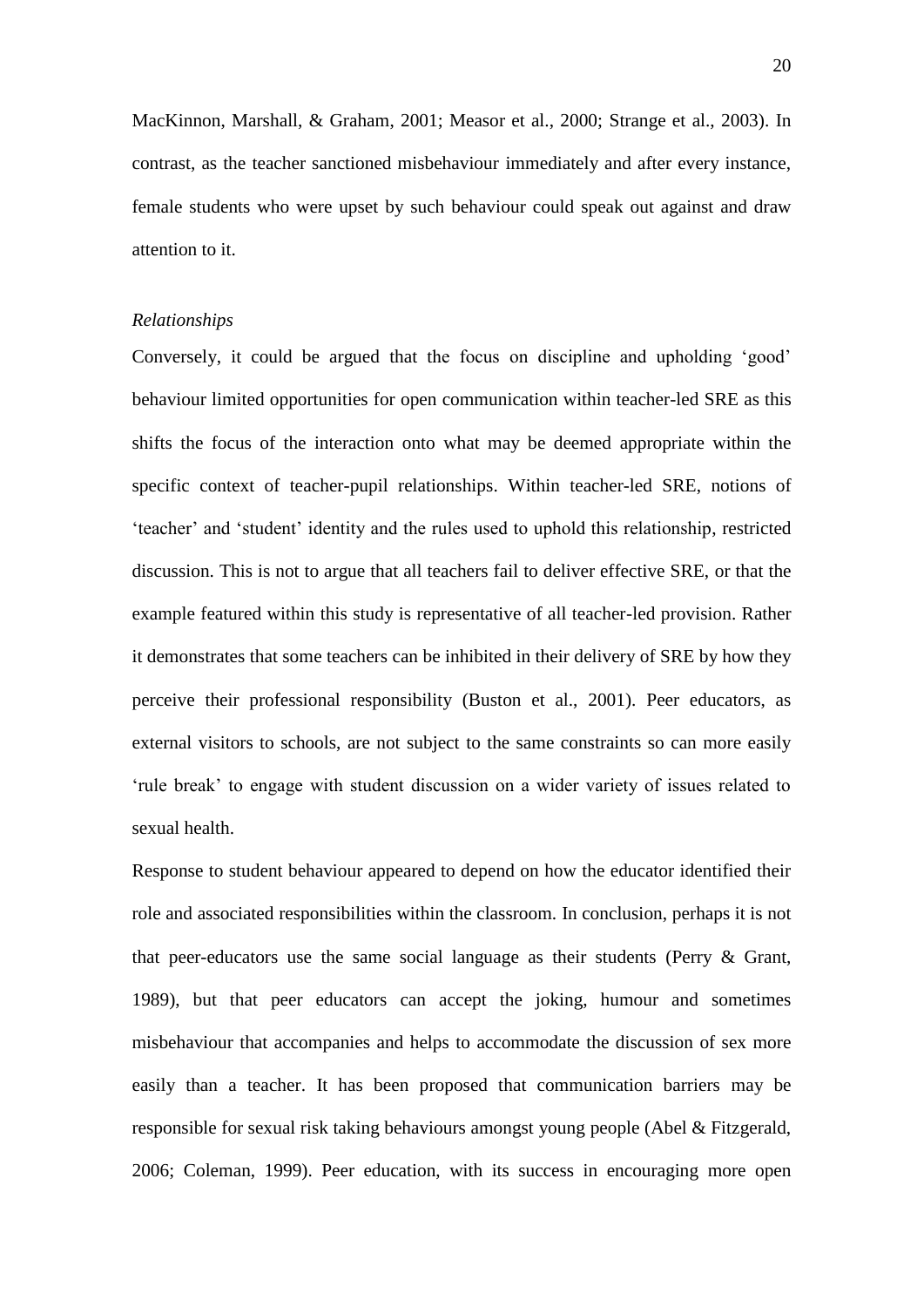communication about sexual issues within the SRE classroom, may assist young people in communicating and negotiating sexual issues with their peers outside the classroom, and is worthy of further investigation.

#### *Limitations and Future Directions*

There are a number of limitations to the present study, foremost amongst which is its limited generalizability to other populations due to the use of a convenience sample. The restricted sample was beneficial however as it enabled the observation of classroom interaction in significant detail. Secondly, as well as being influenced by the presence of an observer, student behaviour may have been effected by a number of internal/external factors that were not controlled for. Whilst participants in both conditions received similar SRE curriculums in similar settings, differences in the culture of schools and peer groups may impact the way students interact with teachers and external visitors. It cannot be assumed that the same social mechanisms were at work in the different classrooms, or that the same social mechanisms could be observed if the study were replicated. Furthermore, definitions of what constitutes a peer vary widely; peer educators may be selected due to characteristics they have in common with the target population, such as age or experience, or the direct opposite, where differences in age or experience are seen as increasing the educator's credibility. This may limit the applicability of research findings to those programmes defining peer educators in a similar way to that of the current study. The age gap between the peer educator and students in this study, may make it more appropriate to label the educator as a 'nearpeer'. Questions have been raised concerning whether a 'near-peer' would be identified as a peer by target populations and whether different 'types' of peer educators may produce different effects. Due to the lack of definition of 'peerness', it is impossible to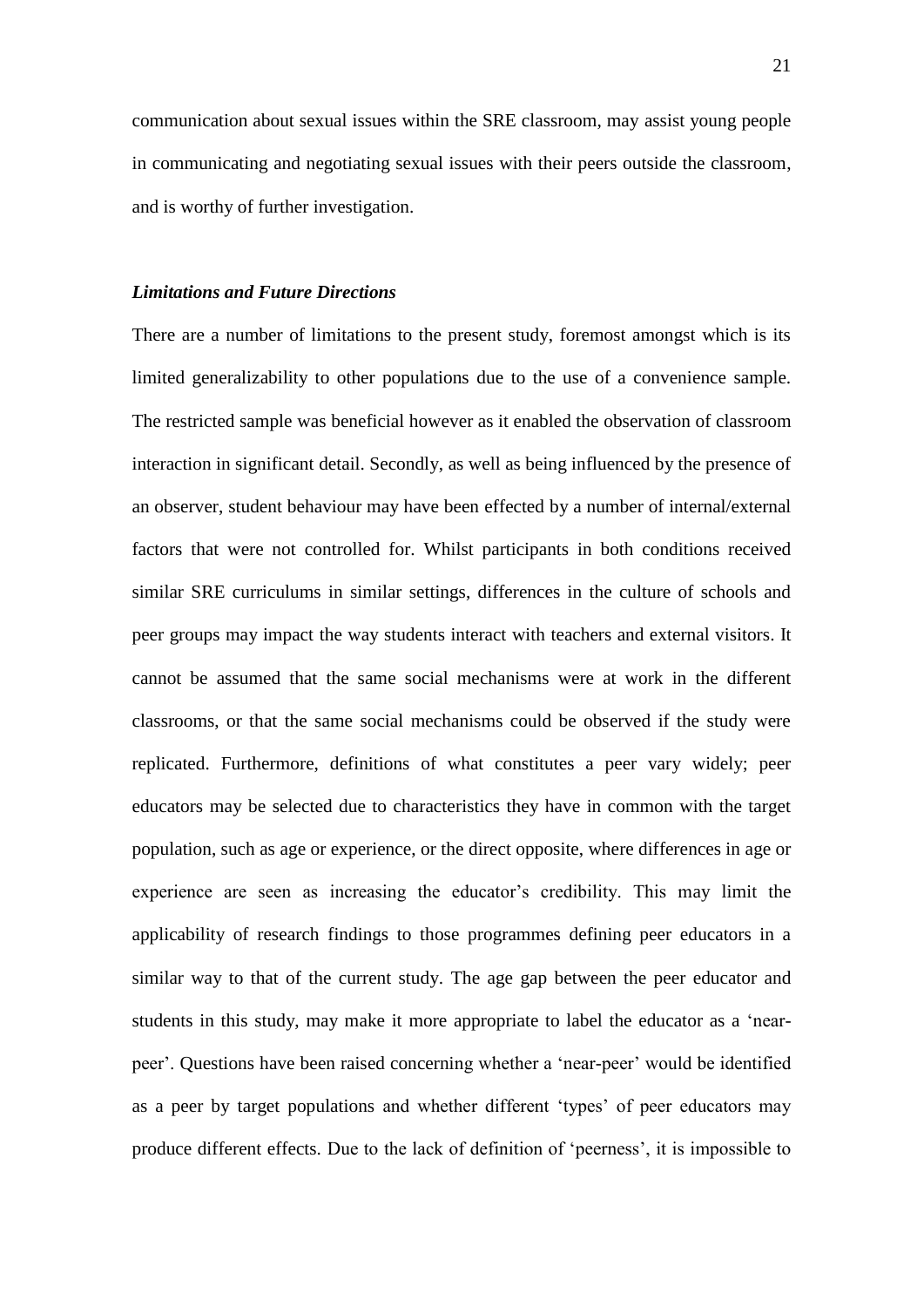answer these questions without obtaining the opinion of the target population themselves. It is recommended that future studies utilising forms of peer education should ask target populations to judge not only the acceptability of the educator, but the degree of 'peerness' or affinity felt between audience and educator. To strengthen inferences made from observation data it is advised that student focus groups be conducted to give participants an opportunity to evaluate any interpretation made by the researcher. This may provide deeper insight into the social processes at work within the SRE classroom. Analysis highlighted the possibility that educators may be perceived as being more accessible to students as a consequence of factors aside from their 'peerness'; including their status as an external visitor to the school. Further research to investigate the effect of educator characteristics such as age and gender on student participation in SRE would be useful. Such research could also extend its scope to interrogate how contextual factors such as the subject matter or educational environment may encourage or inhibit open communication. Nevertheless, the study provides valuable first insight into the communicative process between sex educators and their students and how these processes may affect student participation in SRE. Findings may help those responsible for implementing SRE improve content delivery, thereby increasing the uptake of positive attitudes to sexual health and contraceptive use among participants. Whilst the author-constructed measure of open communication awaits construct validation, the development of a research instrument to identify processes that may help or hinder this aspect of SRE provision is a novel feature of the study. It may be a useful tool by which to investigate and evaluate not only peer-led SRE but also a wider range of adolescent health initiatives utilising peer education.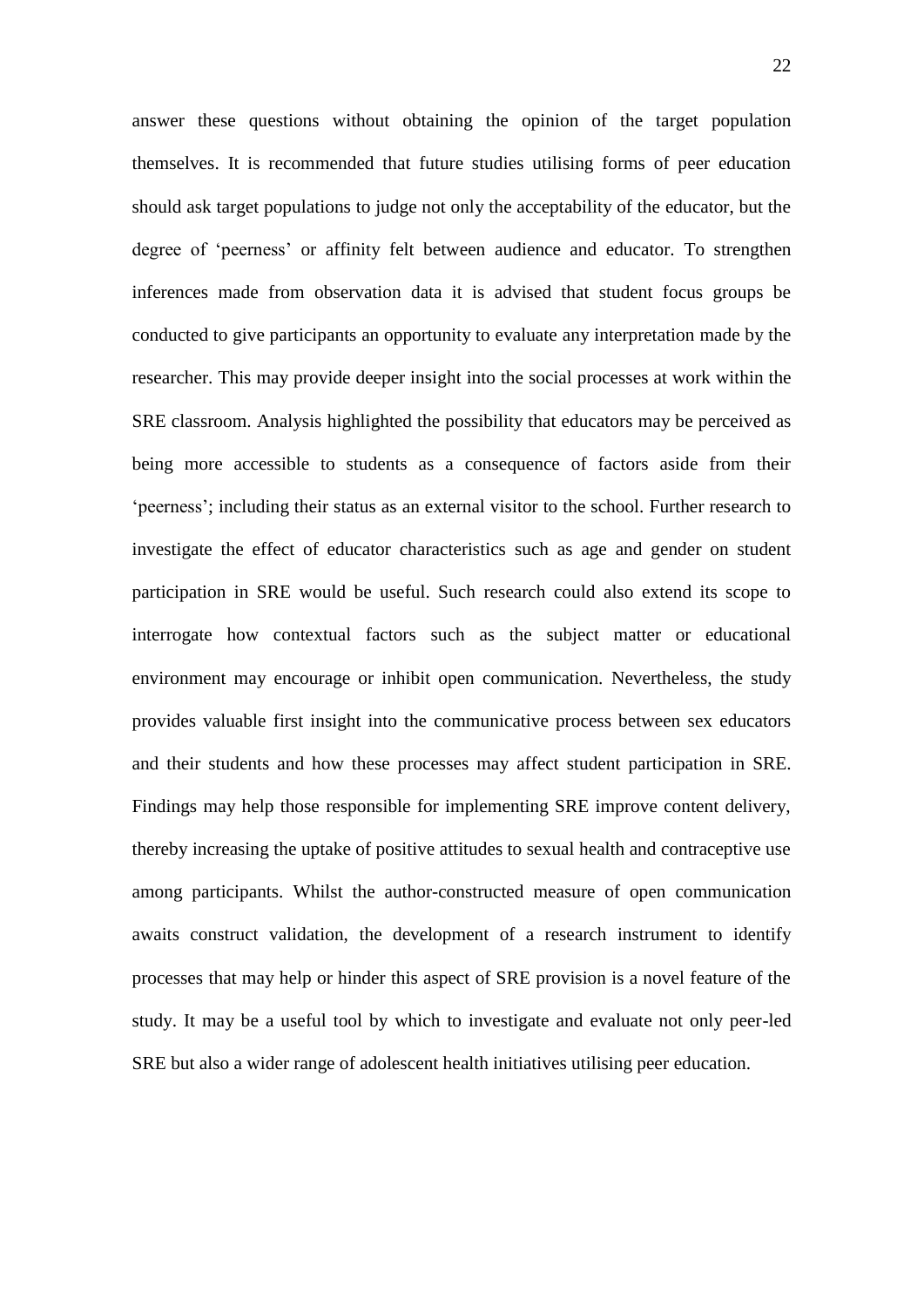### **Conclusion**

The aim of this study was to investigate the concept of open communication within the context of peer-led SRE through comparing educator-student discussion within teacher and peer-led classrooms, with the specific aim of identifying whether interactions between peer educators and students are more open than those with teachers; and if this has consequences for student participation. Findings tentatively support the notion that open communication is specific to peer-led SRE, whilst illuminating some of the discursive processes underlying this interaction and how these processes may encourage or inhibit student participation. It is proposed that notions of what it means to be 'teacher' and 'student' and the rules used to uphold this relationship within the classroom restrict open communication within teacher-led SRE. Consequently, the creation of spaces where students and teachers can openly discuss issues surrounding sexual health may always be problematic within the school. This raises the question of whether it is the environment or the educator that influences open communication within SRE, and to what degree this interaction is promoted by 'peerness' or expedited by educators' externality.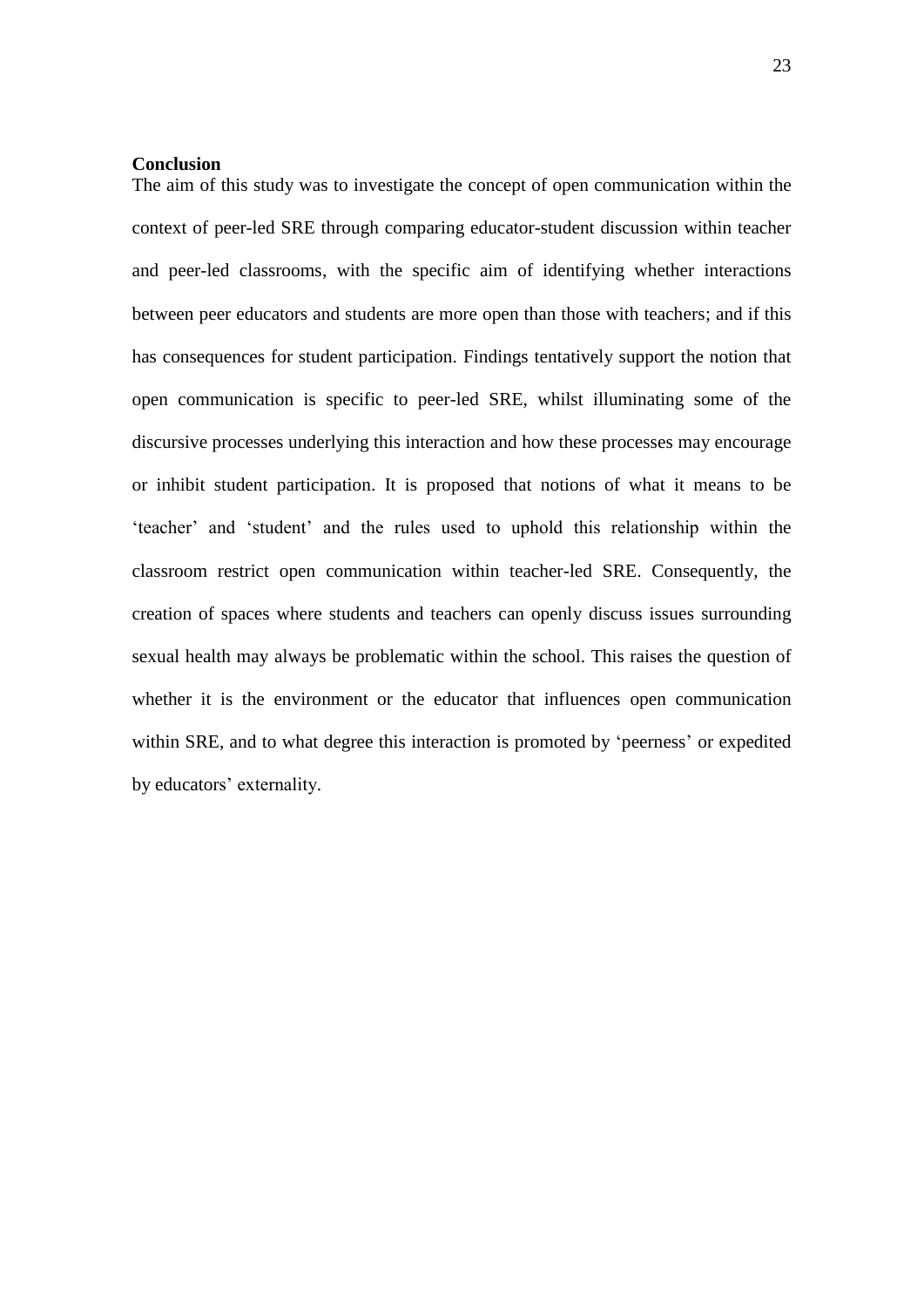#### **References**

- Abel, G., & Fitzgerald, L. (2006). 'When you come to it you feel like a dork asking a guy to put a condom on': is sex education addressing young people's understanding of risk. *Sex Education*, *6*(2), 105–19.
- Alldred, P., & David, M. (2007). *Get real about sex. The politics and practice of sex education*. Maidenhead: Open University Press.
- Allen, L. (2001). Closing sex education's knowledge/practice gap: the reconceptualisation of young people's sexual knowledge. *Sex Education*, *1*(2), 109–22.
- Allen, L. (2005). 'Say everything': exploring young people's suggestions for improving sexuality education. *Sex Education*, *5*(4), 389–404.
- Allen, L. (2007). Pleasurable pedagogy: Young people's ideas about teaching 'pleasure' in sexuality education. *Twenty-First Century Society: Journal of the Academy of Social Sciences*, *2*(3), 249– 264.
- Allen, L. (2014). "Don't Forget, Thursday is Test[Icle] Time!' the Use of Humor in Sexuality Education. *Sex Education*, *14*(4), 387–399.
- Buston, K., & Wight, D. (2002). The salience and utility of school sex education to young women. *Sex Education*, *2*(3), 233–250. http://doi.org/10.1080/14681810600578818
- Buston, K., Wight, D., & Hart, G. (2002). Inside the sex education classroom: the importance of context in engaging pupils. *Culture, Health and Sexuality*, *4*(3), 17–35.
- Buston, K., Wight, D., & Scott, S. (2001). Difficulty and Diversity: The context and practice of sex education. *British Journal of Sociology of Education*, *22*(3), 353–368. Retrieved from http://www.tandfonline.com/doi/abs/10.1080/01425690125134#.VokydZOLQxg
- Coleman, L. M. (1999). Exploring young people's difficulties in talking about contraception: how can we encourage more discussion between partners? *Health Education Research*, *14*(6), 741–750. http://doi.org/10.1093/her/14.6.741
- Cornish, F., & Campbell, C. (2009). The social conditions for successful peer education: a comparison of two HIV prevention programs run by sex workers in India and South Africa. *American Journal of Community Psychology*, *44*(1–2), 123–35. http://doi.org/10.1007/s10464-009-9254-8
- Emmerson, L. (2010). *External visitors and sex and relationships education*. London.
- Epstein, D., & Johnson, R. (1998). *Schooling sexualities*. Buckingham: Open University Press. Retrieved from https://books.google.co.uk/books?hl=en&lr=&id=hTblAAAAQBAJ&oi=fnd&pg=PP1&dq=Epstein +and+Johnston+1998+sex+education&ots=fCIqoXHB-n&sig=vy8UH8zEgm7oq8K3c\_Lxyo3reew
- Fisher, J., & McTaggart, J. (2008). *Review of Sex and Relationship Education (SRE) in Schools: A report by the External Steering Group*. Retrieved from http://webarchive.nationalarchives.gov.uk/20130401151715/http://www.education.gov.uk/publicati ons/eOrderingDownload/SRE-Review-2008.pdf
- Forrest, S., Strange, V., & Oakley, A. (2002). A Comparison of Students' Evaluations of a Peer-delivered Sex Education Programme and Teacher-led Provision. *Sex Education*, *2*(3), 195–214. http://doi.org/10.1080/1468181022000025776
- Forrest, S., Strange, V., Oakley, A., & The RIPPLE Study Team. (2004). What do young people want from sex education: The results of a needs assessment from a peer-led sex education programme. *Culture, Health and Sexuality*, *6*(4), 337–354. http://doi.org/10.1080/13691050310001645050
- Frankham, J. (1998). Peer Education: the unauthorised version. *British Educational Research Journal*, *24*(2), 179–193. http://doi.org/10.1080/0141192980240205
- Gordon, R., & Gere, D. (2016). Sex Squad: Engaging humour to reinvigorate sexual health education. *Sex Education*, *16*(3), 324–336.

Halstead, M., & Reiss, M. (2003). *Values in sex education: From principles to practice*. London: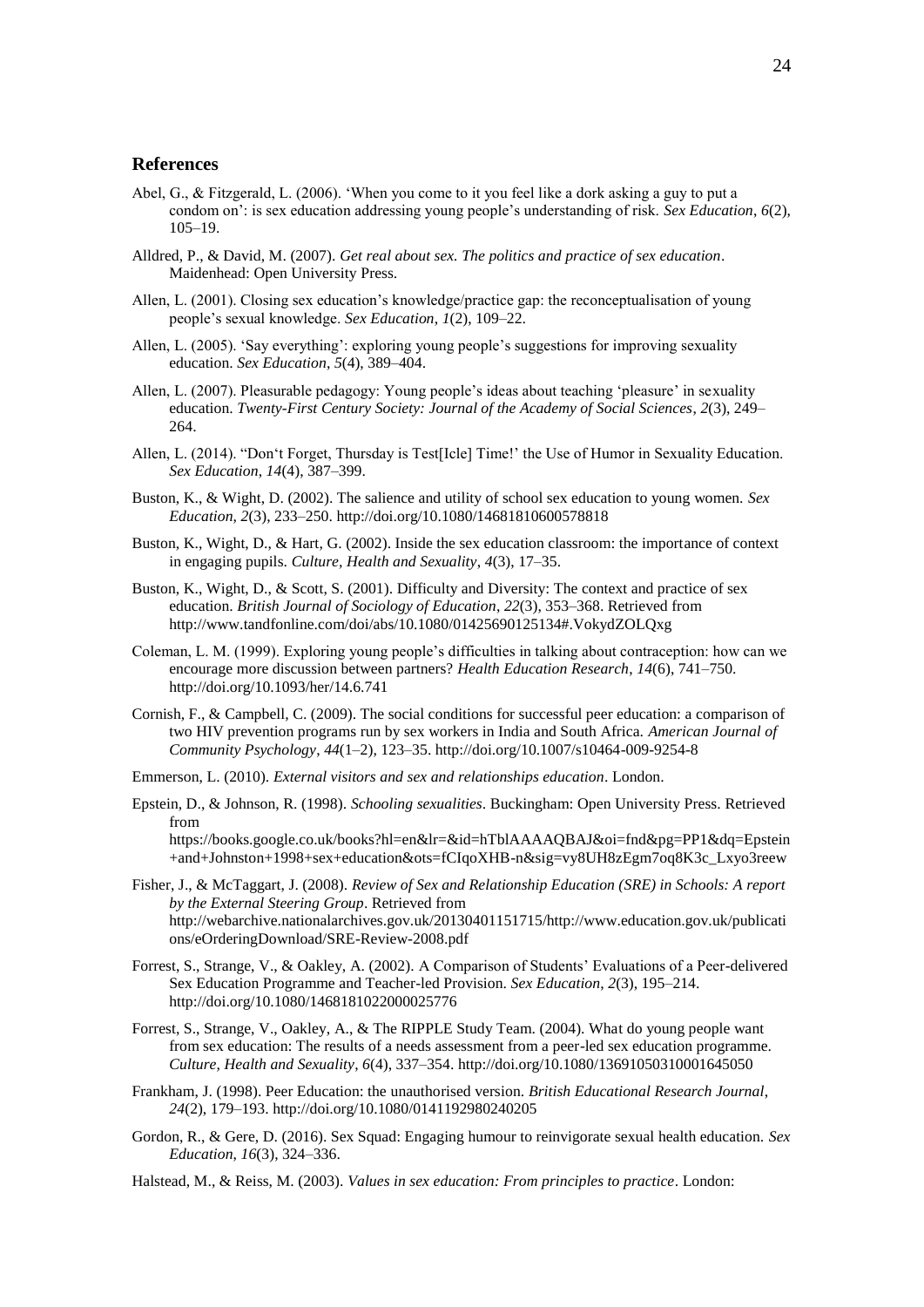Routledge. Retrieved from

https://books.google.co.uk/books?hl=en&lr=&id=heGAAgAAQBAJ&oi=fnd&pg=PP1&dq=halste ad+and+reiss+2003&ots=b3sg3R\_6R8&sig=2HvctQQMGM\_-kbtPmRV5Ru9iGU0

- Harden, A., Oakley, A., & Weston, R. (1999, November 1). A Review of The Effectiveness and Appropriateness of Peer-Delivered Health Promotion for Young People. Institute of Education, University of London. Retrieved from http://eprints.ioe.ac.uk/15275/
- Harrison, J. (2000). *Sex education in secondary schools*. London: Open University Press. Retrieved from http://philpapers.org/rec/HARSEI-4
- Hilton, G. (2003). Listening to the boys: English boys' views on the desirable characteristics of teachers of sex education. *Sex Education*, *3*(1), 33–87.
- Hilton, G. L. (2007). Listening to the boys again: an exploration of what boys want to learn in sex education classes and how they want to be taught. *Sex Education*, *7*, 161–74.
- Kehily, M. J. (2002). Sexing the subject: Teachers, pedagogies and sex education. *Sex Education*, *2*(3), 215–231.
- Kidger, J. (2004). 'You realise it could happen to you': the benefits to pupils of young mothers delivering school sex education. *Sex Education*, *4*(2), 185–197. http://doi.org/10.1080/14681810410001678356
- Kim, C. R., & Free, C. (2008). Recent evaluations of the peer-led approach in adolescent sexual health education: a systematic review. *International Family Planning Perspectives*, *34*(2), 89–96. Retrieved from http://www.ncbi.nlm.nih.gov/pubmed/18644760
- Langille, D., MacKinnon, D., Marshall, E., & Graham, J. (2001). So many bricks in the wall: young women in Nova Scotia speak about barriers to school-based sexual health education. *Sex Education*, *1*(3), 245–257.
- Lawrence, J., Kanabus, A., & Regis, D. (2000). *A Survey of Sex Education in Secondary Schools*. Horsham.
- Lester, C., & Allan, A. (2006). Teenage sexual health needs: asking the consumers. *Health Education Journal*, *106*(4), 315–28.
- Limmer, M. (2010). Young men, masculinities and sex education. *Sex Education*, *10*, 349–58.
- Lupton, D., & Tulloch, J. (1996). 'All red in the face': students' views on school-based HIV/AIDS sexuality education. *The Sociological Review*, *44*(2), 252–271.
- MacDonald, J. A., Gagnon, A. J., Mitchell, C., Di Meglio, G., Rennick, J. E., & Cox, J. (2011). Asking to listen: towards a youth perspective on sexual health education and needs. *Sex Education*, *11*(4), 443–57.
- Maticka-Tyndale, E., & Barnett, J. P. (2010). Peer-led interventions to reduce HIV risk of youth: a review. *Evaluation and Program Planning*, *33*(2), 98–112. http://doi.org/10.1016/j.evalprogplan.2009.07.001
- Mays, N., & Pope, C. (1995). Qualitative research: rigour and qualitative research. *Bmj*, *311*(109). Retrieved from http://www.bmj.com/content/311/6997/109?variant=full-text
- McKee, A., Watson, A. F., & Dore, J. (2014). 'It's all scientific to me': focus group insights into why young people do not apply safe-sex knowledge. *Sex Education*, *14*(6), 652–65.
- Measor, L., Tiffin, C., & Miller, K. (2000). *Young People's Views on Sex Education: Education, Attitudes, and Behaviour*. London: Routledge. Retrieved from https://books.google.com/books?hl=en&lr=&id=4at4ZHvKJ30C&pgis=1
- Medley, A., Kennedy, C., O'Reilly, K., & Sweat, M. (2009). Effectiveness of peer education interventions for HIV prevention in developing countries: a systematic review and meta-analysis. *AIDS Education and Prevention : Official Publication of the International Society for AIDS Education*, *21*(3), 181–206. http://doi.org/10.1521/aeap.2009.21.3.181
- Milburn, K. (1995). A critical review of peer education with young people with special reference to sexual health. *Health Education Research*, *10*(4), 407–420. http://doi.org/10.1093/her/10.4.407
- Morgan, D., Robbins, J., & Tripp, J. (2004). Celebrating the achievements of sex and relationship peer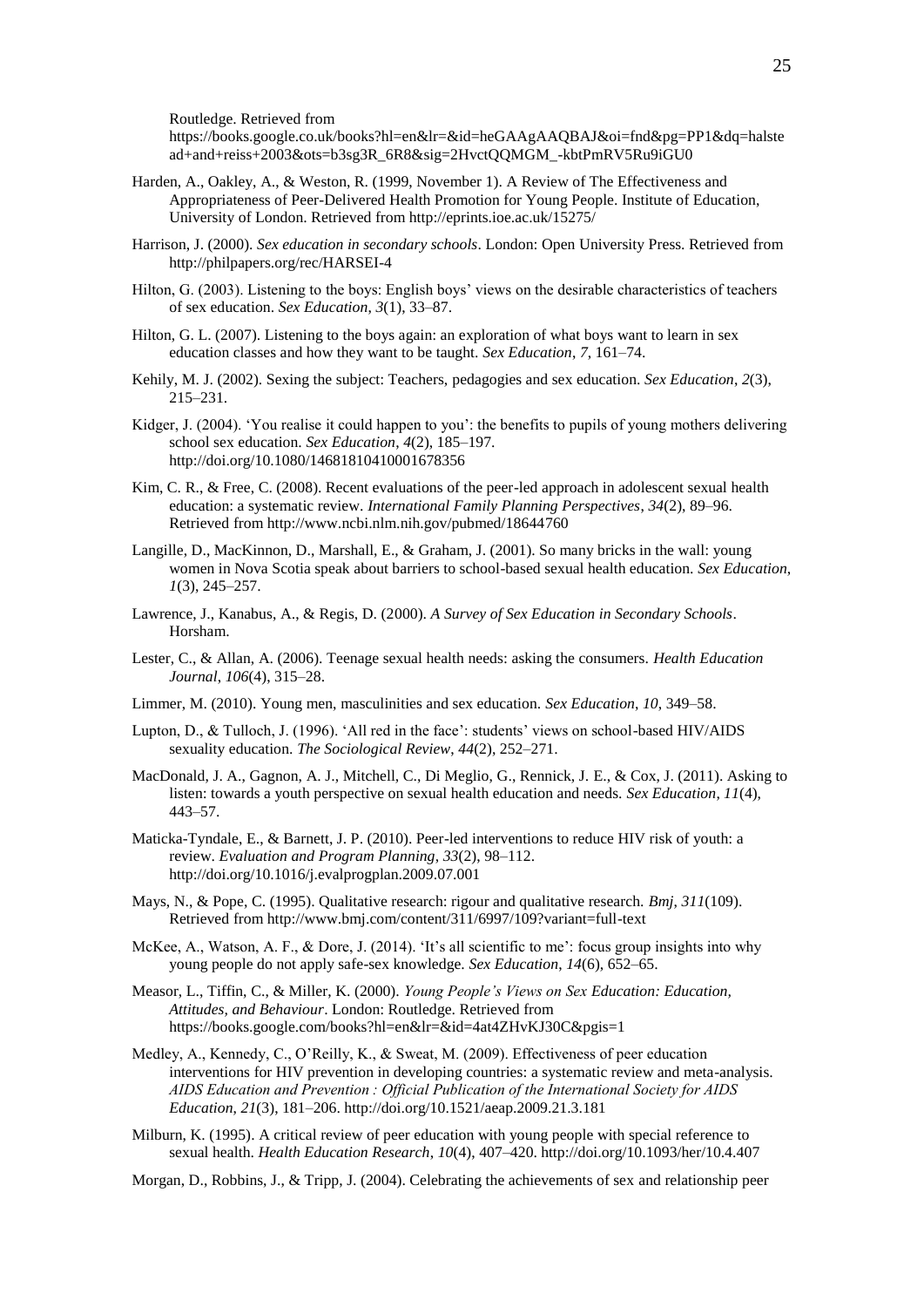educators: the development of an assessment process. *Sex Education*, *4*(2).

- Ofsted. (2013). *Not yet good enough: personal, social, health and economic education in schools*. London.
- Perry, C., & Grant, M. (1989). WHO collaborative study on alcohol education and young people: Outcomes of a four-country pilot study. *International Journal of the Addictions*, *24*(12), 1145– 1171. Retrieved from http://www.tandfonline.com/doi/abs/10.3109/10826088909048710
- Pound, P., Langford, R., & Campbell, R. (2016). What do young people think about their school-based sex and relationship education? A qualitative synthesis of young people's views and experiences. *BMJ Open*, *6*(e011329), 1–14.
- Price, N., & Knibbs, S. (2009). How Effective is Peer Education in Addressing Young People's Sexual and Reproductive Health Needs in Developing Countries? *Children & Society*, *23*(4), 291–302. http://doi.org/10.1111/j.1099-0860.2008.00175.x
- Price, N., & Knibbs, S. (2009). How Effective is Peer Education in Addressing Young People's Sexual and Reproductive Health Needs in Developing Countries? *Children & Society*. Retrieved from http://onlinelibrary.wiley.com/doi/10.1111/j.1099-0860.2008.00175.x/full
- Public Health England. (2016). Infection Report. *Health Protection Report*, *10*(22). Retrieved from https://www.gov.uk/government/uploads/system/uploads/attachment\_data/file/534601/hpr2216\_stis .pdf
- Regis, D. (1996). Peer tutoring seems to work but why? *Education and Health*, *13*(5), 75–78. Retrieved from http://sheu.org.uk/x/eh135dr.pdf
- Selwyn, N., & Powell, E. (2007). Sex and relationships education in schools: the views and experiences of young people. *Health Education*, *107*, 219–31.
- Stephenson, J., Strange, V., Allen, E., Copas, A., Johnson, A., Bonell, C., … RIPPLE Study Team. (2008). The long-term effects of a peer-led sex education programme (RIPPLE): a cluster randomised trial in schools in England. *PLoS Medicine*, *5*(11), e224. http://doi.org/10.1371/journal.pmed.0050224
- Stephenson, J., Strange, V., Forrest, S., Oakley, A., Copas, A., Allen, E., … The Ripple Study Team. (2004). Pupil-led sex education in England (RIPPLE study): cluster-randomised intervention trial. *Lancet*, *364*(9431), 338–346. http://doi.org/10.1016/S0140-6736(04)16722-6
- Strange, V., Forrest, S., Oakley, A., & The Ripple Study Team. (2002). Peer-led sex education- characteristics of peer educators and their perceptions of the impact on them of participation in a peer education programme. *Health Education Research*, *17*(3), 327–37. http://doi.org/10.1093/her/17.3.327
- Strange, V., Oakley, A., Forrest, S., & The RIPPLE Study Team. (2003). Mixed-sex or Single-sex Sex Education: How would young people like their sex education and why? *Gender & Education*, *15*(2), 201–14.
- Svenson, G., & Bertinato, L. (1998). *European guidelines for youth AIDS peer education*. Retrieved from http://www.connexions-asbl.com/wp-content/uploads/2015/05/02-EUPguide-Aids-peer-project.pdf
- Thomson, R., & Scott, S. (1991). *Learning about Sex. Women and the Social Construction of Sexual Identity*. London: Tufnell Press.
- Thorogood, N. (2000). Sex education as disciplinary technique: policy and practice in England and Wales. *Sexualities*, *3*(4), 425–438.
- Tolli, M. V. (2012). Effectiveness of peer education interventions for HIV prevention, adolescent pregnancy prevention and sexual health promotion for young people: a systematic review of European studies. *Health Education Research*, *27*(5), 904–13. http://doi.org/10.1093/her/cys055
- Topping, K. J. (1996). The effectiveness of peer tutoring in further and higher education: A typology and review of the literature. *Higher Education*, *32*(3), 321–345. http://doi.org/10.1007/BF00138870
- Trudell, B. (1992). Inside a ninth grade sexuality classroom: the process of knowledge construction. In J. Sears (Ed.), *Sexuality and the Curriculum*. New York: Teachers College Press.
- Trudell, B. (1993). *Doing Sex Education: gender, politics and schooling*. London: Routledge.